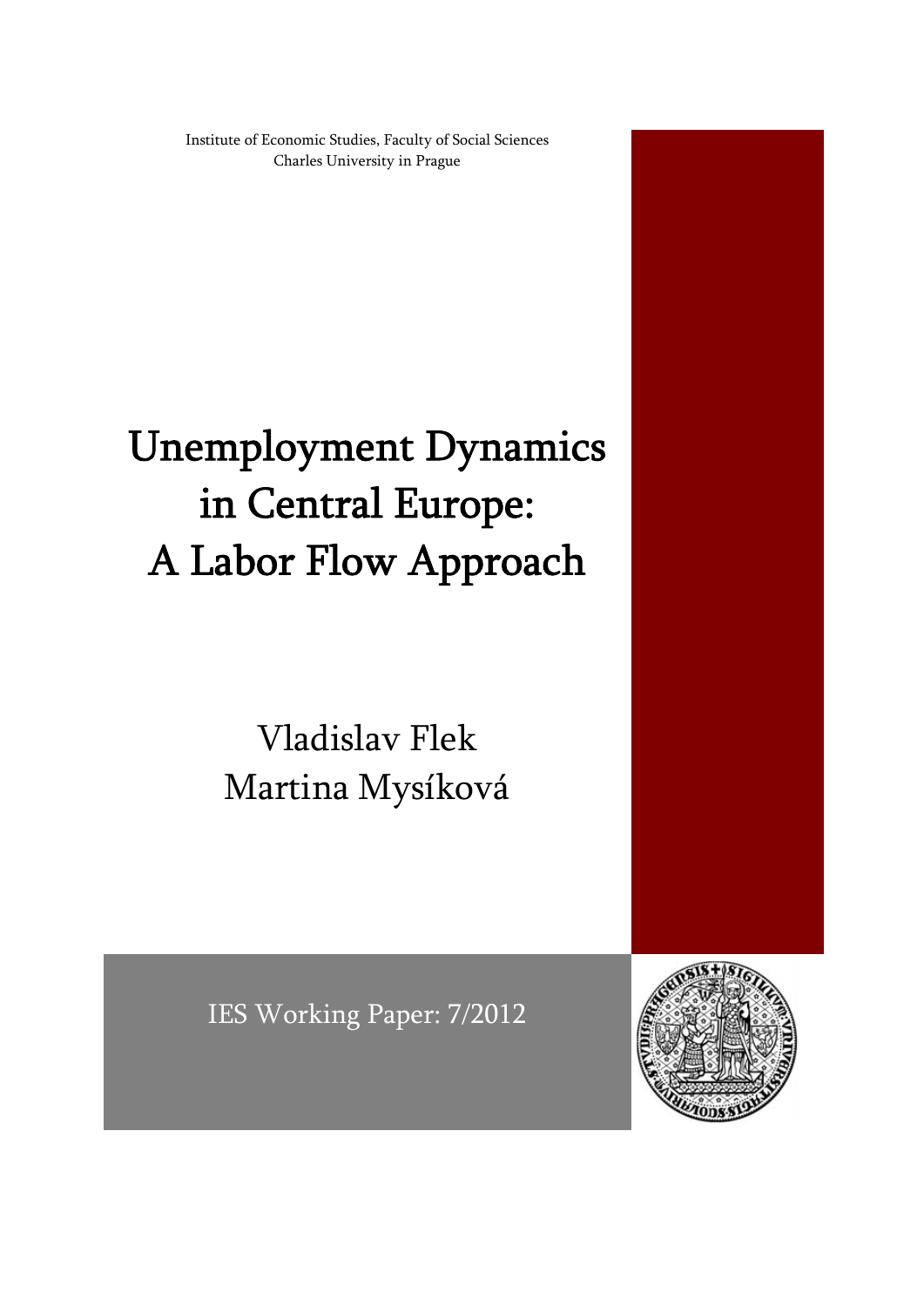

Opletalova 26 CZ-110 00, Prague E-mail : ies@fsv.cuni.cz

http://ies.fsv.cuni.cz

Institut ekonomických studií Fakulta sociálních věd Univerzita Karlova v Praze

> Opletalova 26 110 00 Praha 1

E-mail : ies@fsv.cuni.cz http://ies.fsv.cuni.cz

Disclaimer: The IES Working Papers is an online paper series for works by the faculty and students of the Institute of Economic Studies, Faculty of Social Sciences, Charles University in Prague, Czech Republic. The papers are peer reviewed, but they are *not* edited or formatted by the editors. The views expressed in documents served by this site do not reflect the views of the IES or any other Charles University Department. They are the sole property of the respective authors. Additional info at: ies@fsv.cuni.cz

Copyright Notice: Although all documents published by the IES are provided without charge, they are licensed for personal, academic or educational use. All rights are reserved by the authors.

Citations: All references to documents served by this site must be appropriately cited.

#### Bibliographic information:

Flek, V., Mysíková, M. (2012). "Unemployment Dynamics in Central Europe: A Labor Flow Approach" IES Working Paper 7/2012. IES FSV. Charles University.

This paper can be downloaded at: http://ies.fsv.cuni.cz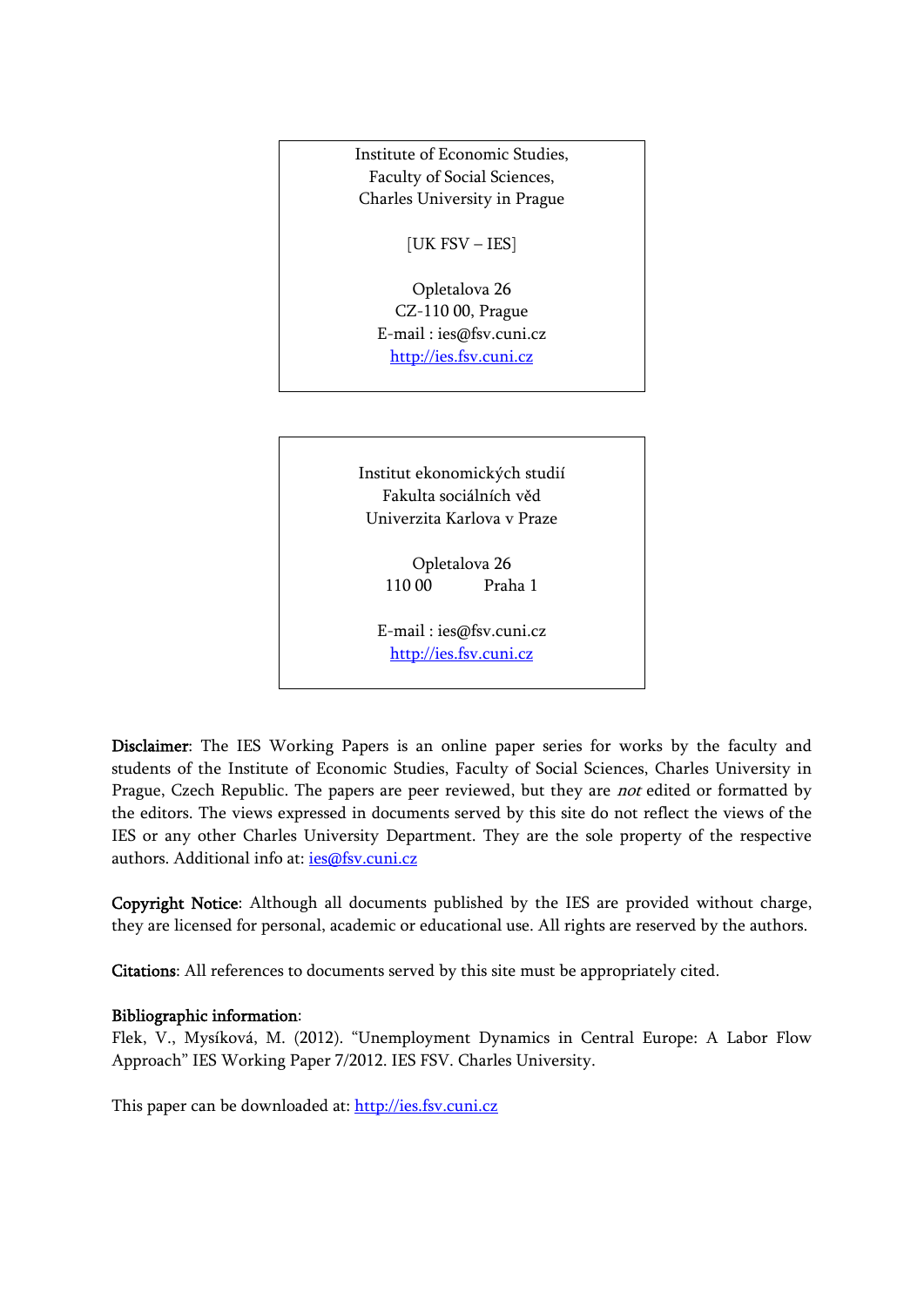# Unemployment Dynamics in Central Europe: A Labor Flow Approach

### Vladislav Flek\* Martina Mysíková#

 \* University of Finance and Administration and IES, Charles University Prague E-mail: vladislav.flek@mail.vsfs.cz

# IES, Charles University Prague and Institute of Sociology, Czech Academy of Sciences E-mail: martina.mysikova@centrum.cz

March 2012

#### Abstract:

We analyze labor market flows and unemployment in the Czech Republic (CR), Slovakia and Poland over the period 2004–2007. Relative involvement of workingage population in gross labor market flows is approximately five times lower in central Europe than in the U.S. /UK. Yet, compared to neighboring countries, the CR suffers more from unemployment rigidity, as evidenced most convincingly by a relatively weaker net flow of workers from unemployment to employment. This net flow alone would cut the unemployment rate in Poland more than twice as fast as in the CR. The CR lags behind in creating jobs for the unemployed, particularly for men, individuals with primary education, and for the 55–65 age group.

Keywords: EU-SILC, labor market flows, longitudinal data, unemployment

JEL: E24, J60, J63, J64.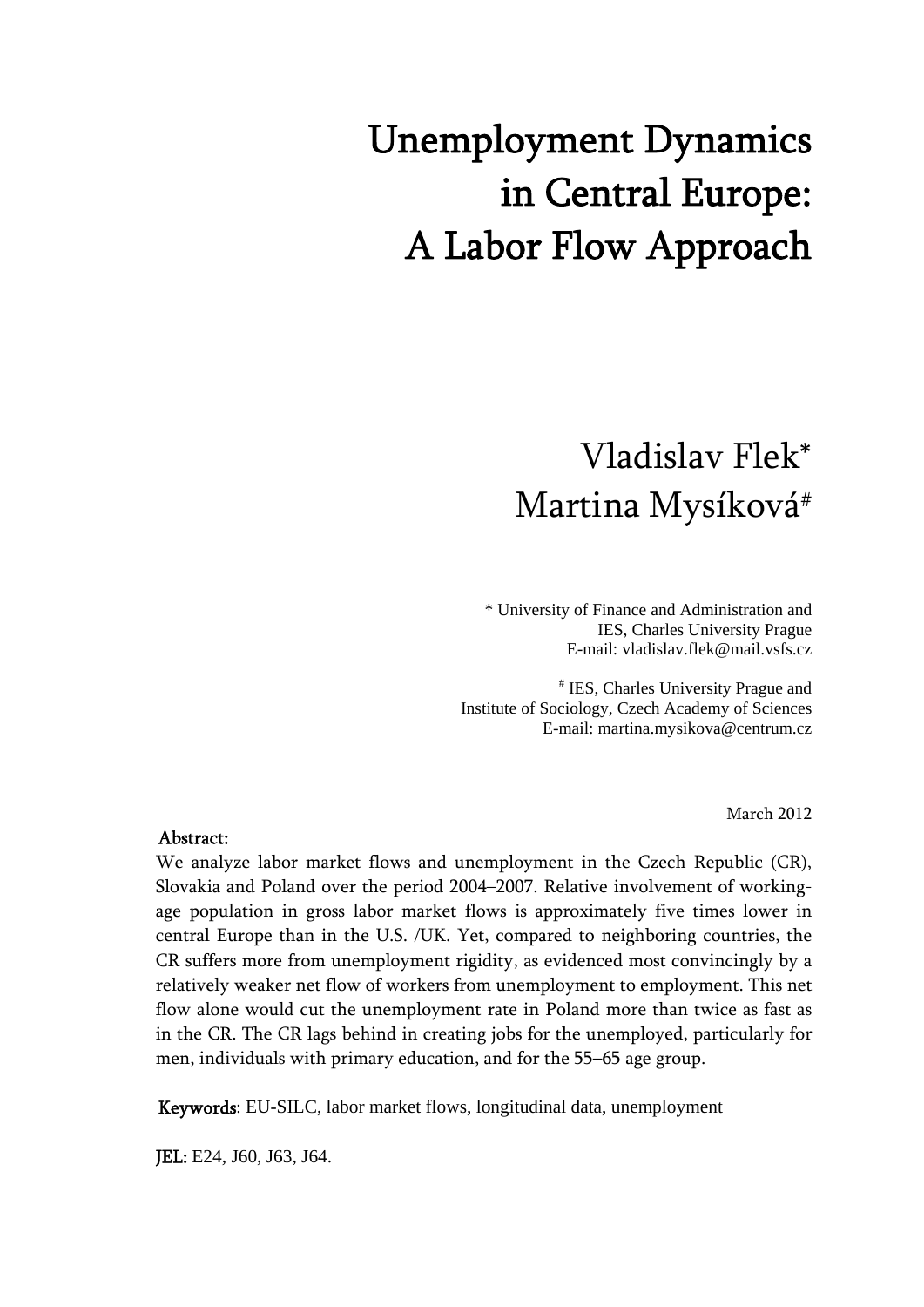#### Acknowledgements:

We owe our gratitude to the Internal Grant Agency of the University of Finance and Administration for support of this research by the Grant No. OP 7740 "Labor Market Flows in Central Europe". We would also like to thank Jaromír Gottvald, Jiří Večerník and participants of the seminar held at the University of Finance and Administration who provided us with valuable comments on various versions of this paper. Longitudinal UDBSILC 2008 datasets (version 3 of August 2011) were made available for the project on the basis of contract no. EU-SILC/2011/41, signed on 7 November 2011 between the European Commission, Eurostat, and University of Finance and Administration. The authors, not Eurostat, are solely responsible for the results.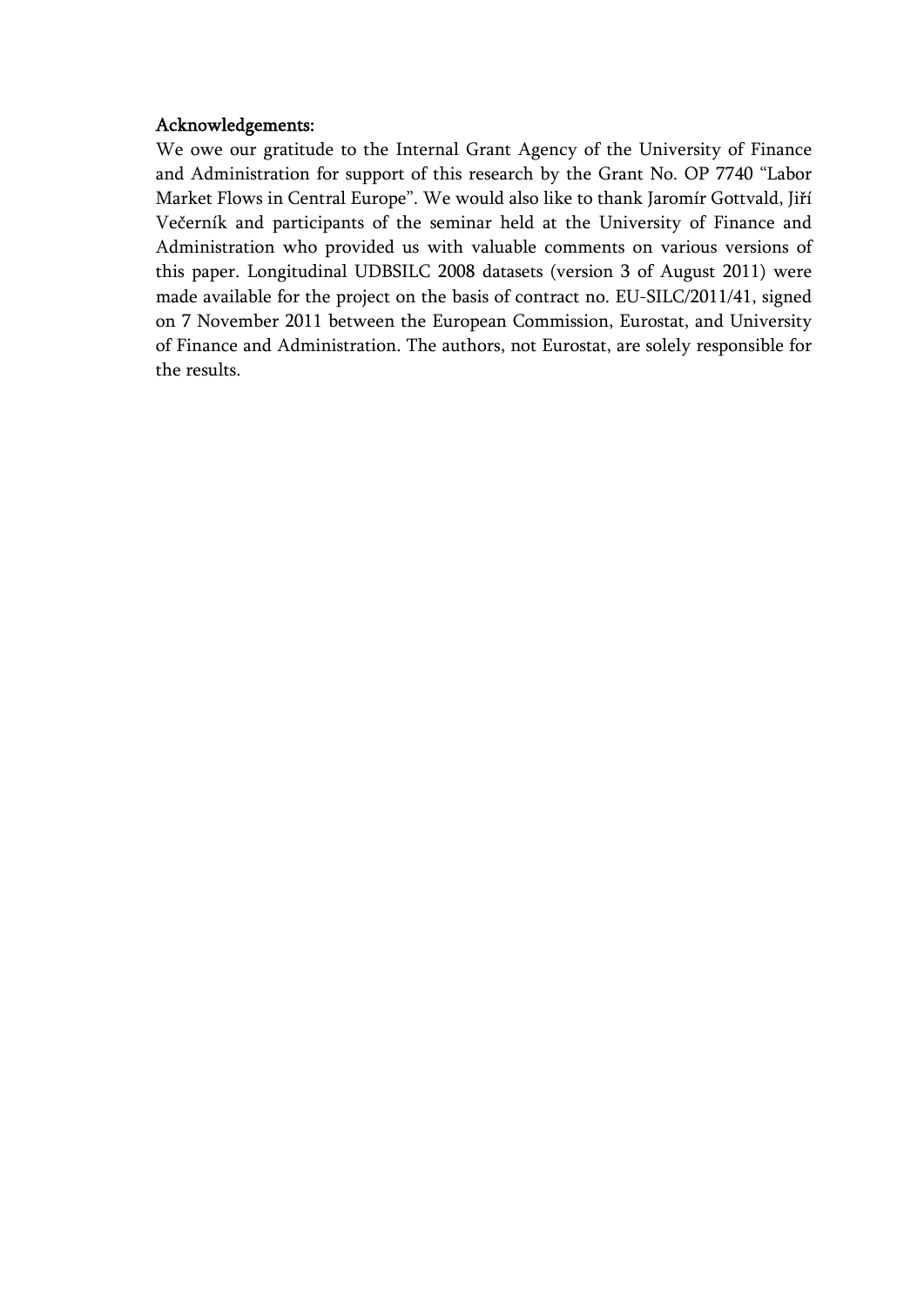#### **Introduction**

The period 2004–2007 in central Europe was marked by great economic expansion. While the countries entered the period at strikingly different unemployment rates, with Poland and Slovakia suffering from enormous unemployment, around 20 per cent, and the Czech Republic at relatively comfortable one-digit figures, in only four years the unemployment rates across the region converged remarkably and thus proved a relatively lower ability of the Czech labor market to respond to economic expansion by diminishing the unemployment rate.

Our key intention is to test the link between the observed cross-country differences in unemployment rate evolutions and the degree of mobility prevailing on national labor markets. To measure the impact of labor mobility on unemployment rate dynamics in a comparative perspective we use a labor market flow approach.

Movements of working-age population between various labor market states (i.e., between employment, unemployment and inactivity) are usually referred to in the literature as *gross labor market* or *workers* flows and serve as a commonly accepted proxy for labor mobility approximations.

These flows involve all relevant mobility channels, such as new entries into labor market, separations from employment, or exits from unemployment. We start our analysis with description of this concept, which includes literature overview and definition of a testable framework within which the link between unemployment rate dynamics and labor mobility can be revealed.

To our knowledge this is the first paper to attempt to use the matched longitudinal monthly data of the EU-SILC database for a comparative labor market flows analysis in Europe and thus, being relatively new, this approach requires more detailed technical description of data later in the text.

1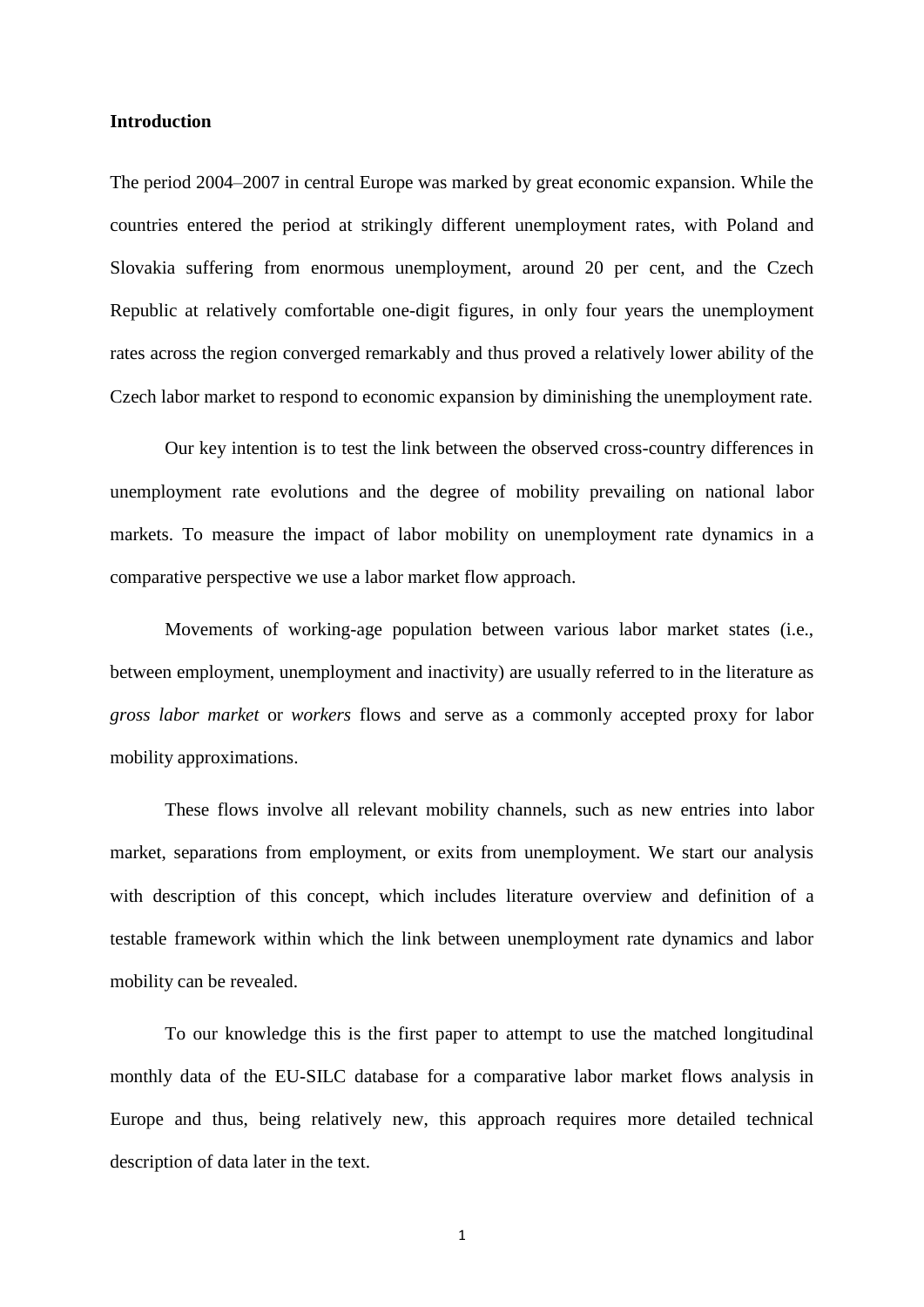Afterwards we offer an introductory analysis common to any standard labor market flows research. This involves quantifying gross flows in countries covered by our analysis and establishing the probabilities for a working-age individual to move from one labor market status to another.

Then we proceed with an empirical examination of how labor market flows are linked with unemployment dynamics: We analyze their link with net changes in unemployment, and, subsequently, we demonstrate how they affect the evolution of unemployment rates in central European countries.

Finally, we deal with labor market flows decomposition of working-age population according to gender, education and age, and investigate the impact of labor mobility on unemployment rates in each of these groups in the Czech Republic, Slovakia, and Poland.

#### **1. Conceptual Remarks and Analytical Framework**

There is a relatively long tradition in labor market flows research (see Abowd and Zellner 1985; Blanchard and Diamond 1990; or Burda and Wyplosz 1994 for some of the first analyses in the U.S./European context). Also central Europe is covered by similar analyses (see e.g. Gora and Lehmann 1992; Bellman *et al.* 1995; Boeri 1996; Šorm and Terrel 2000; Večerník 2001; Gottvald 2005; Flek and Večerník (2007); or Cazes and Nesporova 2007).

Current research along these lines explores many specific directions, with the link between labor market flows and the dynamics of unemployment being one of the most influential ones (Shimer 2007; Petrongolo and Pissarides 2008). Gomez (2009); Silverstone and Bell (2010); or Dixon *et al*. (2011) are some of the most recent examples of research which shares this direction and methodological approach.

The essence of labor marker flows analysis is as follows: At any period  $t$ , each individual can be either employed  $(E_t)$ , unemployed  $(U_t)$  or inactive  $(I_t)$ . In the next period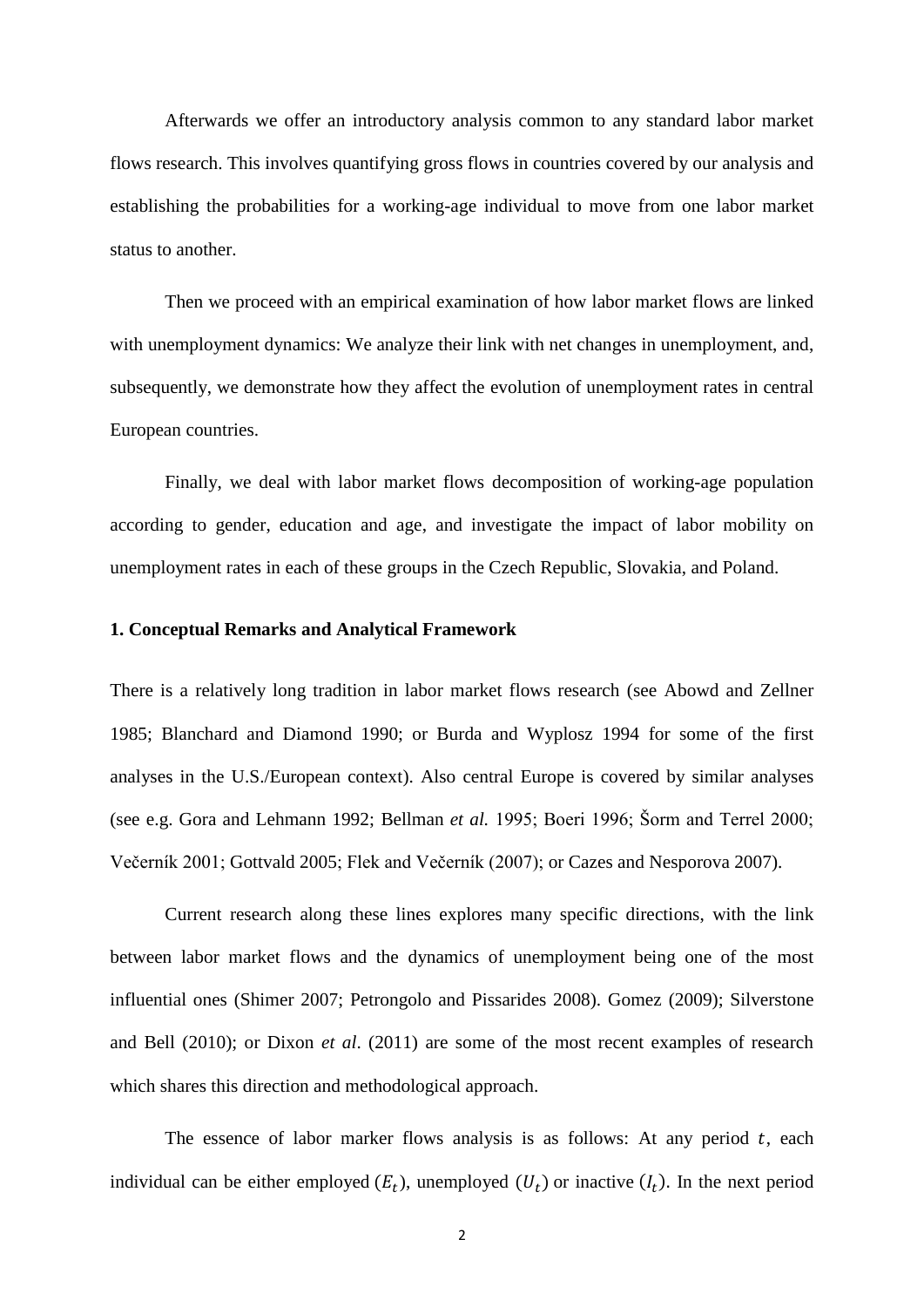$(t + 1)$  the same individual can remain in an unchanged labor market status or change it. The former situation is characterized by continuing employment  $(E_t \rightarrow E_{t+1})$ , continuing unemployment  $(U_t \rightarrow U_{t+1})$ , or continuing inactivity  $(I_t \rightarrow I_{t+1})$ . In the later situation the individual status can become subject to change in the following six ways:  $(E_t \rightarrow U_{t+1})$  $I_{t+1}$ );  $(U_t \rightarrow E_{t+1})$ ;  $(U_t \rightarrow I_{t+1})$ ;  $(I_t \rightarrow E_{t+1})$ ; and  $(I_t \rightarrow U_{t+1})$ .

Any period  $(t + 1)$  thus features a certain number (the sum of six possible gross flows) of individuals whose labor market status has changed since the initial period  $(t)$ . Depending on the availability of data, this framework allows to calculate the average (monthly, quarterly) number of individuals involved in each gross labor market flow. Such results serve for labor mobility approximations both at national levels and internationally.

Results obtained from gross labor market flows quantifications enable us also to display changes in aggregate labor market indicators (employment, unemployment and inactivity), as a consequence of workers' fluctuations between various labor market states. In this sense the link between unemployment rate dynamics and the micro mobility of workers expressed by gross labor market flows is of our primary interest:

Net change in unemployment  $(\Delta U)$  can most intuitively be expressed as the first difference between the *stocks* of unemployed  $(U)$  at times  $(t + 1)$  and t. Another option is to make use of *flow* data and express  $(\Delta U)$  as a balance of those gross labor market flows that influence the dynamics of unemployment (i.e., gross flows in and out from unemployment):

$$
\Delta U = (U_{t+1} - U_t) = \left[ \underbrace{(E_t \to U_{t+1}) + (I_t \to U_{t+1})}_{\text{IN}} \right] - \left[ \underbrace{(U_t \to I_{t+1}) + (U_t \to E_{t+1})}_{\text{OUT}} \right]. (1)
$$

Formula  $(1)$  can be rearranged in the following way:

$$
\Delta U = (IN - OUT) = \left[ \underbrace{(E_t \rightarrow U_{t+1}) - (U_t \rightarrow E_{t+1})}_{\text{net flow btw. } U \text{ and } E} \right] + \left[ \underbrace{(I_t \rightarrow U_{t+1}) - (U_t \rightarrow I_{t+1})}_{\text{net flow btw. } U \text{ and } I} \right], (1.1)
$$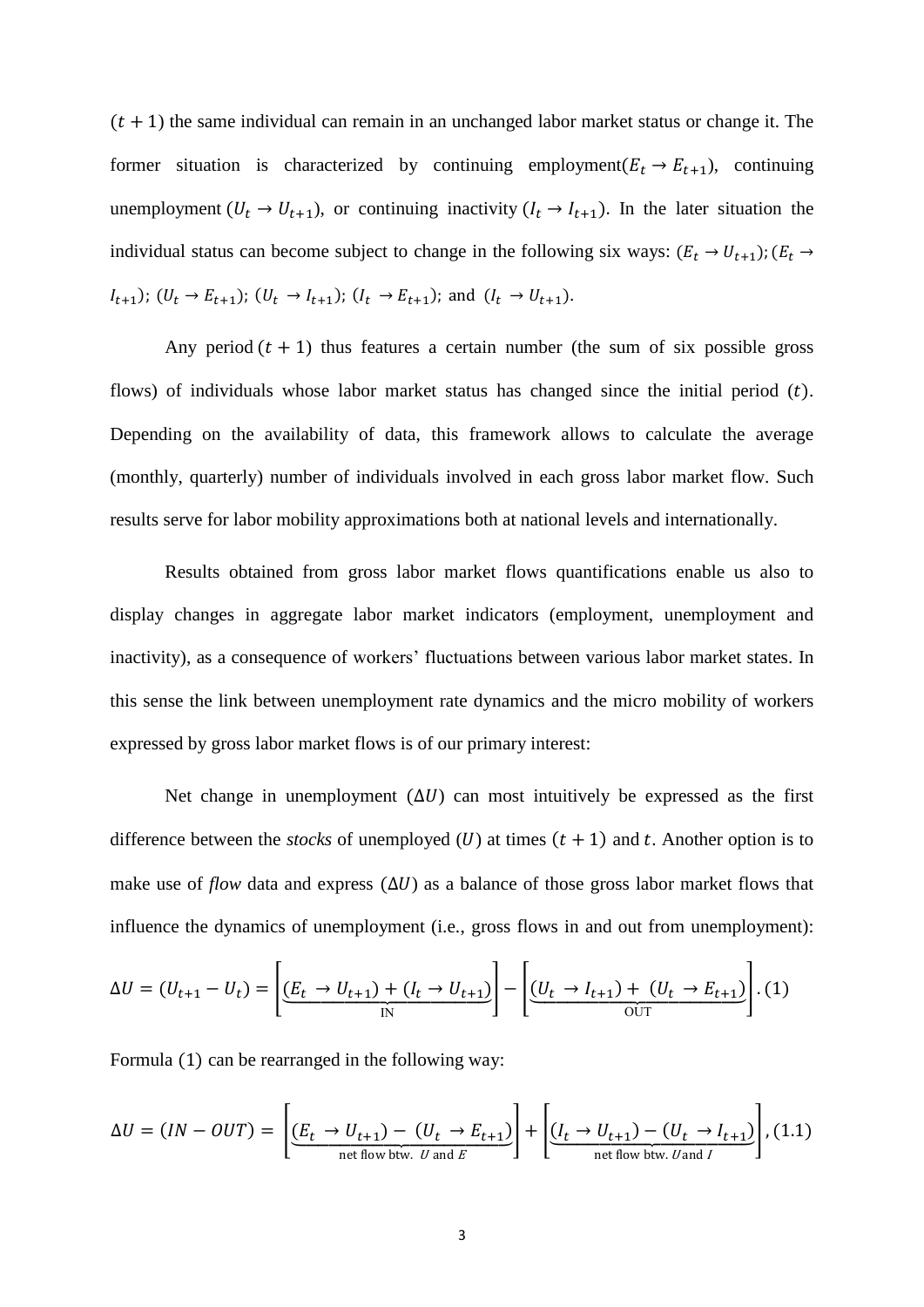where the difference  $[(E_t \rightarrow U_{t+1}) - (U_t \rightarrow E_{t+1})]$  represents the *net* flow of workers between unemployment and employment, and  $[(I_t \rightarrow U_{t+1}) - (U_t \rightarrow I_{t+1})]$  stands for the *net* flow between unemployment and inactivity. The contribution of these two net flows to the evolution of the unemployment rate can be formalized in the following steps:

$$
\Delta\left(\frac{U}{LF}\right) = \frac{U_{t+1}}{LF_{t+1}} - \frac{U_t}{LF_t} \,. \tag{2}
$$

Formula (2) defines a change in the unemployment rate between periods t and  $(t + 1)$ . The labor force  $(LF)$  consists of the employed and the unemployed; changes in the labor force are represented by  $\Delta LF = (LF_{t+1} - LF_t)$ . From formulas (1) and (1.1) we can deduce that  $U_{t+1} = (IN - OUT) + U_t$ , and therefore formula (2) can be rearranged as follows:

$$
\Delta \left( \frac{U}{LF} \right) = \frac{(IN - OUT)}{LF_{t+1}} + \frac{U_t}{LF_{t+1}} - \frac{U_t}{LF_t} = \frac{(IN - OUT)}{LF_{t+1}} + U_t \left( \frac{1}{LF_{t+1}} - \frac{1}{LF_t} \right).
$$
(3)

Formula (3) expresses in percentage points which fraction of changes in the unemployment rate is due to the observed net change in unemployment  $(IN - OUT)$ , and which is due to the impact of changes in labor force.<sup>1</sup>

From the term  $(IN - OUT)$  in formulas (1.1) and (3) we can separate how the net flow of workers between unemployment and employment (*A*), and between unemployment and inactivity  $(B)$  affect changes in the unemployment rate: (4)

$$
\Delta\left(\frac{U}{LF}\right) = \underbrace{\frac{(E_t \to U_{t+1}) - (U_t \to E_{t+1})}{LF_{t+1}}}_{A} + \underbrace{\frac{(I_t \to U_{t+1}) - (U_t \to I_{t+1})}{LF_{t+1}}}_{B} + \underbrace{U_t \left(\frac{1}{LF_{t+1}} - \frac{1}{LF_t}\right)}_{C}.
$$

Formula (4) provides a testable link between a change in the unemployment rate, "unemployment-related" mobility of workers (*A*; *B*), and changes in labor force (*C*). This

<sup>&</sup>lt;sup>1</sup> If  $\Delta L F = 0$  in formula (3), there is no contribution of changes in labor force to changes in the unemployment rate. Conversely, if  $(IN - OUT) = 0$ , then the number of unemployed persons remains constant over time, and the unemployment rate might develop solely due to a changing labor force. The term expressing the contribution of changing labor force to unemployment rate dynamics is derived somewhat differently by Dixon *et al*. (2011), as  $[(\Delta LF/LF_t)U_t]/(LF_{t+1})$ , but has the same implications.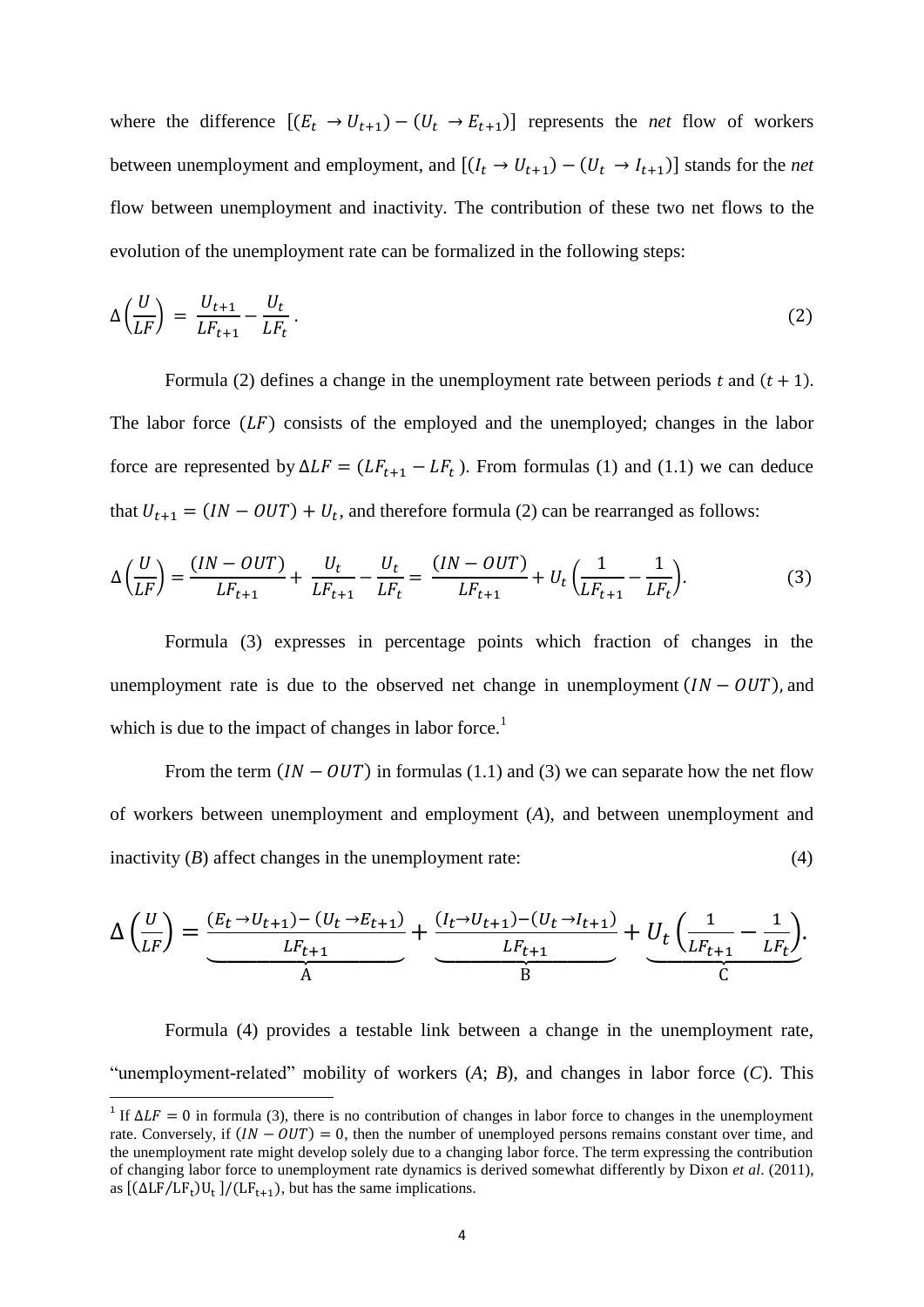formula can also be used for specific groups of workers. In such case we would obtain a testable link between mobility of certain groups of workers and the evolution of their specific unemployment rates.

In Europe labor flows analyses are conventionally based on *quarterly* Labour Force Surveys (LFSs). In the U.S. equivalent analyses are typically based on *monthly* data from the Current Population Survey  $(CPS)$ .<sup>2</sup> Thus practically all comparisons of labor mobility between Europe and the U.S. have systematically suffered from the different frequency/methodology of data collection.

Our results are based on longitudinal EU-SILC monthly data. As we argue later in the text, such approach lowers the potential biases which stem from the previous use of quarterly data for European labor market flows analyses. In addition longitudinal EU-SILC enables more meaningful comparisons of labor mobility between the U.S. and European countries.

It is plausible to use the U.S. as a reference country because the American labor market is believed to be more mobile (flexible) than those of European economies. Using the longitudinal EU-SILC we can test in a specific way the validity of this assumption and support/reject it by new quantifications for central European countries.

Unfortunately, the longitudinal EU-SILC database is not yet fully functioning in providing results for the whole European Union and thus the possibility to compare our results obtained for central European countries with the EU as a whole or some representative EU-member country is rather limited.

Western European labor markets which could serve for reference purposes, such as the German one, are not included in the longitudinal EU-SILC 2008. In other potentially

<sup>&</sup>lt;sup>2</sup> See Davis *et al.* (2006) for an overview of alternative data sources available in the U.S.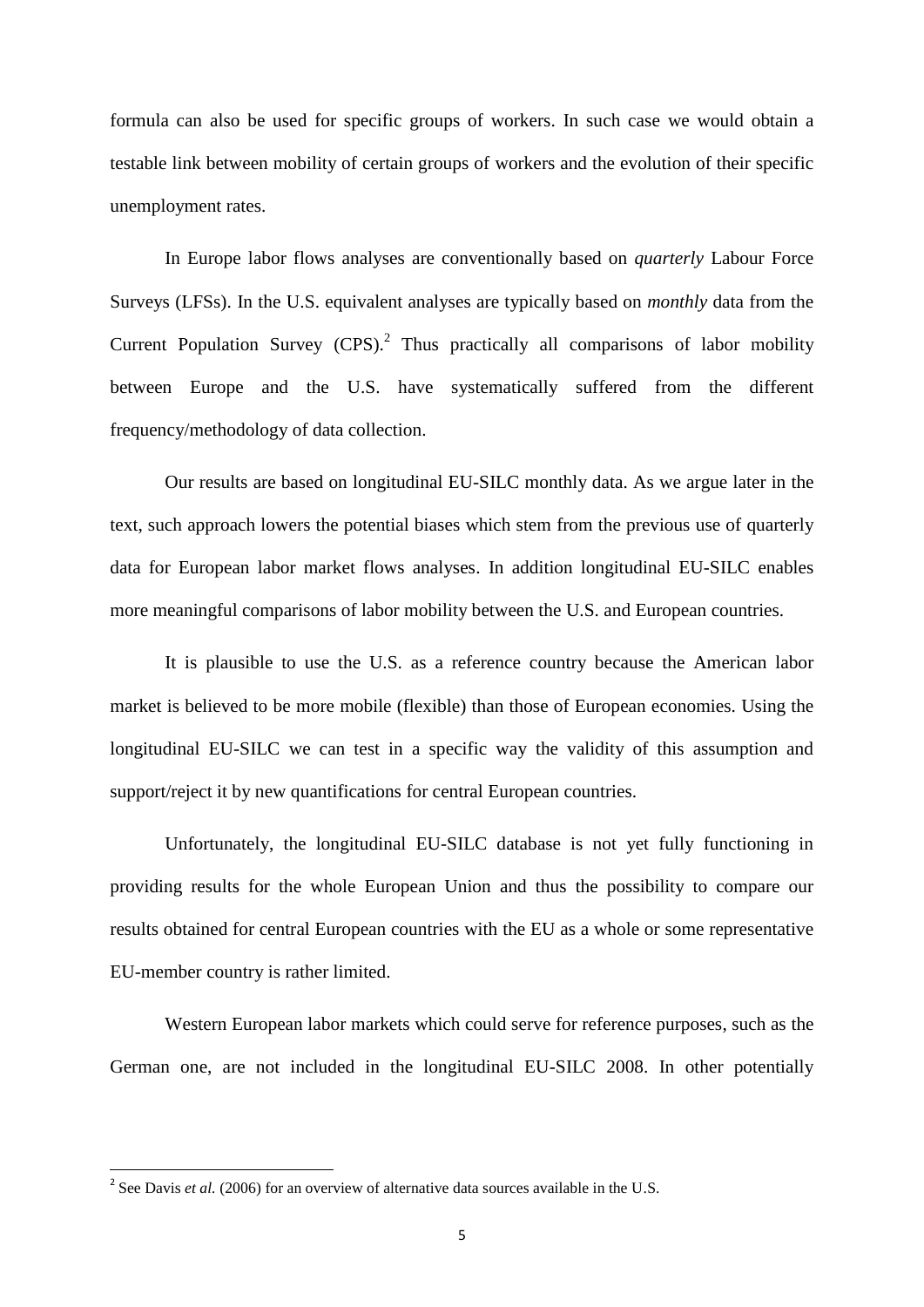illustrative cases (e.g., the UK) the specific construction of longitudinal weights eliminates too high a fraction of the original pre-weighting sample for the results to remain reliable.

Our approach also prevents direct comparison between results obtained in our and in the previous research conducted for European countries. As noted earlier, European research has typically explored the LFS-based quarterly data. Moreover, the LFSs data available for research purposes typically lacked the longitudinal structure.<sup>3</sup>

Limited by the relatively short time span of the longitudinal EU-SILC dataset, our research could not explore some advances in the contemporary labor market flows research, such as investigating labor market flows and unemployment dynamics over the different phases of the business cycle, to name but one.

#### **2. The longitudinal EU-SILC database**

 $\overline{\phantom{a}}$ 

The Statistics on Income and Living Conditions (EU-SILC) is an annual household panel survey where respondents state their monthly economic activity retrospectively for the whole previous calendar year. Launched in 2005 in most European countries, EU-SILC is designed as a four-year rotational panel survey with approximately one quarter of households dropped and replaced with a new random sample every year.

The most recent longitudinal dataset EU-SILC 2008 covers the period 1/2004–12/2007 and involves three rotational groups (the initial four-year sample plus two additional threeand two-year ones). The sample design allows us to follow the development in the monthly labor market status (employed, unemployed, or inactive) of individuals from the initial rotational group who were surveyed for 48 consecutive months, i.e., for the maximum period.

<sup>&</sup>lt;sup>3</sup> The only exception available to us is the full longitudinal structure of quarterly LFS data for the UK, as used e.g., by Gomez (2009). That is why we also partly refer to the UK when interpreting our results for central European counties. One must admit, however, that cross-country comparisons of results based on monthly and quarterly data can be done only conditionally and must be viewed with necessary caution.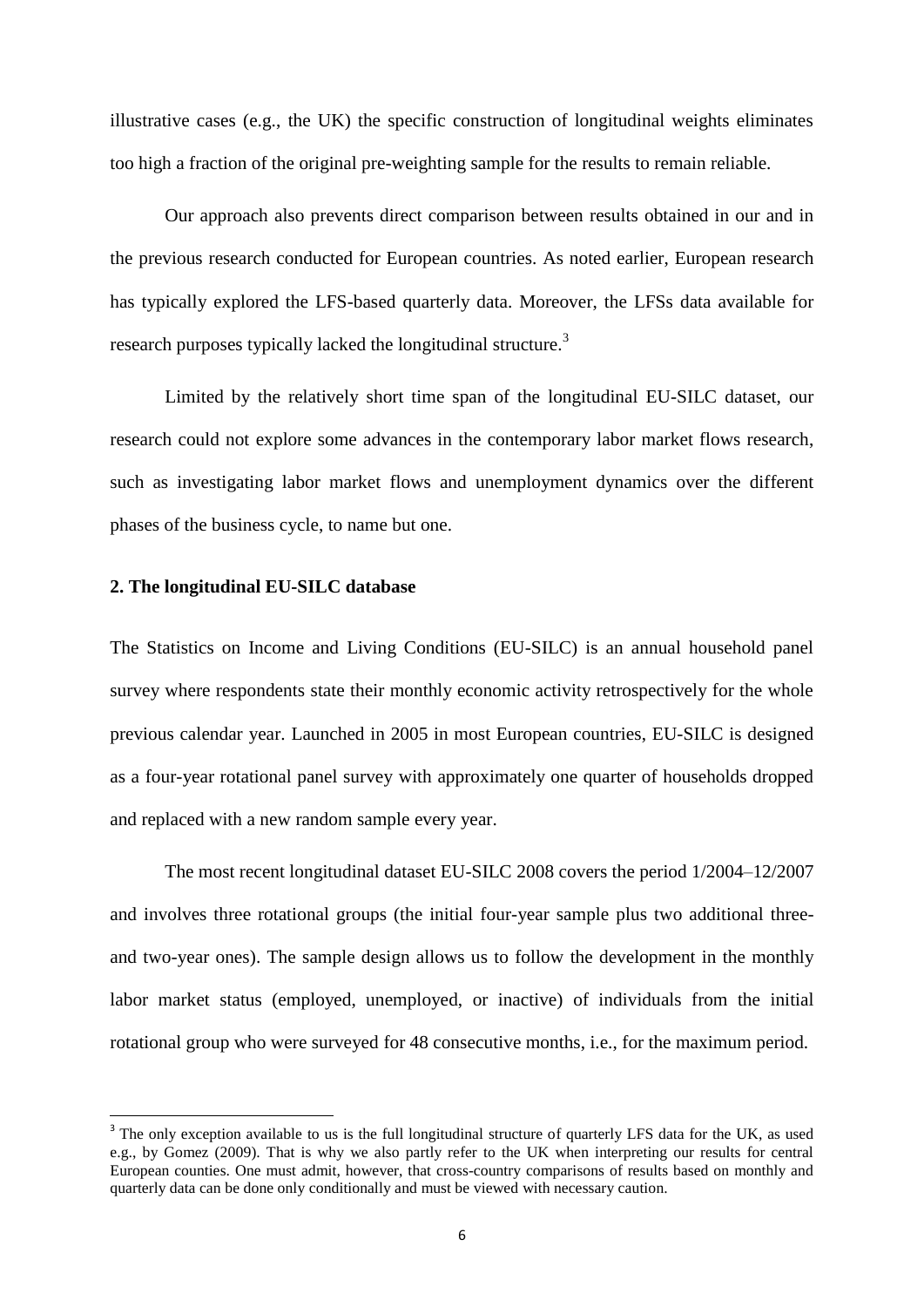We limit our four-year sample to working-age population, i.e., to those who are between 16 and 65 during the investigation. Finally, there is an additional attrition of approximately 20 per cent of respondents caused by refusals, non-contacts, untracked changes of residence, leaving the survey population, and deaths. This leaves us eventually with 5,071 individuals for the Czech Republic, 2,099 for Slovakia, and 5,441 for Poland.

These numbers are adjusted by longitudinal weights designed by Eurostat specifically for the four-year subsamples. The weights calibrate the final national samples which outlasted the surveyed 4-year period from the initial rotational groups. Our samples can thus be viewed as pure panels, rather than rotational ones, where all month-to-month labor market states of individuals are matched by definition.<sup>4</sup> This minimizes the *non-response* or *attrition bias*, which is otherwise present in typical rotational group samples.

By exclusively using the longest lasting initial rotational group and omitting use of the two other groups (the three- and two-year group), we lower considerably our pre-weighting sample size. Nonetheless, this decision is based on rational reasons: The corresponding longitudinal weights are constructed separately for each rotational group, and the total weighted sample of all three rotational groups thus corresponds to a triple the population. We suspect that interpretation of such results would be rather confusing.

EU-SILC provides monthly data on economic activity, which makes the data quite unique in this sense. Still it fails to capture short-term changes, such as unemployment lasting less than two weeks (so called *time aggregation bias*). In principle, the quarterly panel surveys face the same problem, which is in this case even more striking since their quarterly

<sup>4</sup> This approach enables a 100% month-to-month match in Slovakia. However, the construction of longitudinal weights differs in Poland where the weighting procedure of a 4-year sample still includes some individuals who stopped participating in the survey in the second, third and/or fourth year. This causes only a 96.9% level of actual matching in a weighted 4-year Polish sample. A similar yet quantitatively less relevant problem applies to the Czech sample with the actual matching level of 99.8%.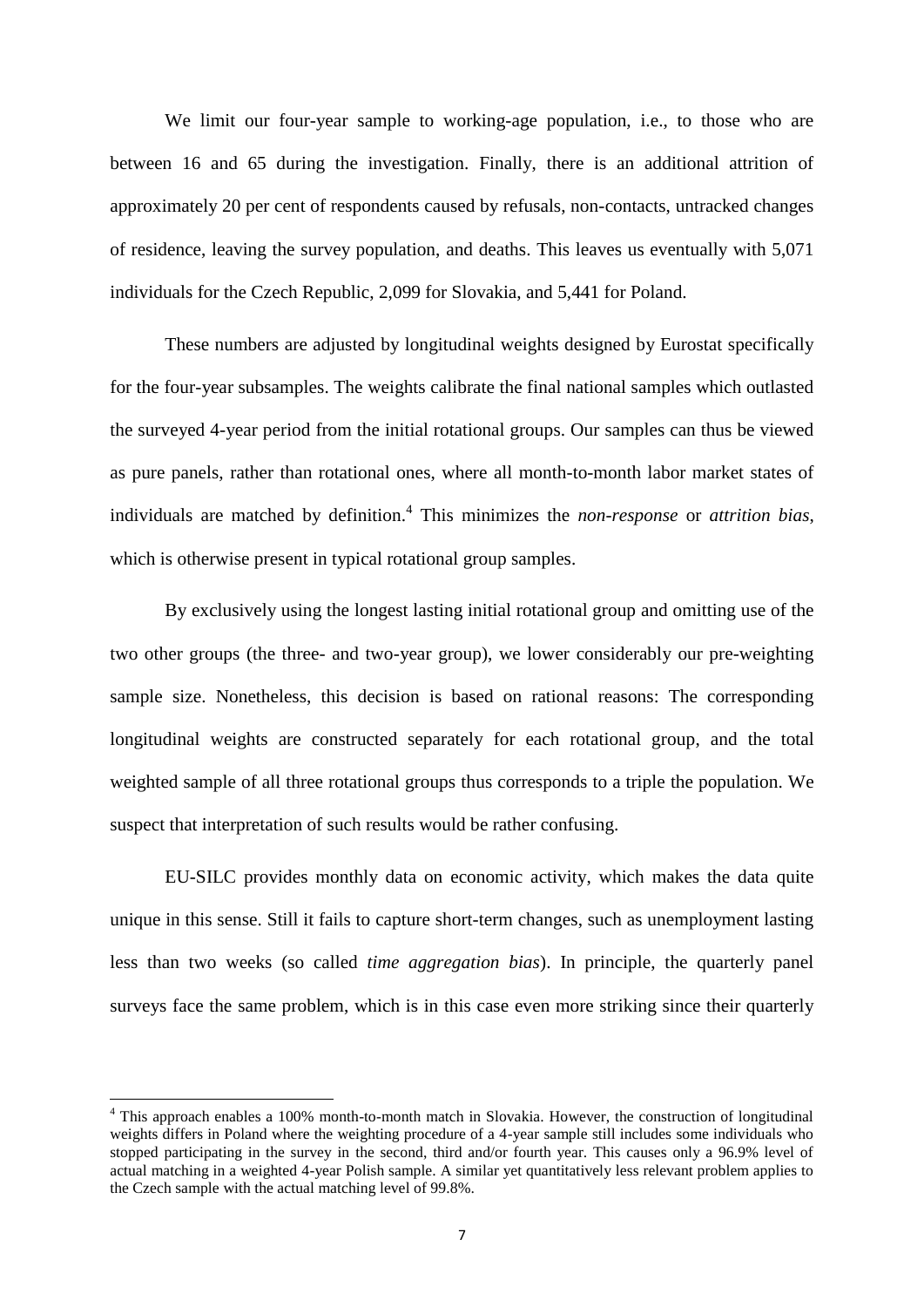breakdown actually increases the time aggregation bias and disregards even longer-lasting status changes than the monthly data.

*Multiple transitions* between various labor market states are of similar nature. While quarterly data cannot account for multiple transitions (e.g., from employment to unemployment and back to employment) within less than one quarter of a year, which in their view leaves an individual employed over the whole period, monthly data would notice two changes in individual labor market status over the same period.

Using EU-SILC monthly data leads, almost by definition, to results different from those of quarterly surveys. Apart from the above noted arguments, consider additionally a respondent who in January declares him/herself an unemployed job seeker. Due to the rigid labor market, s/he successfully finds a new job only in April of the same year.

The quarterly data would then recognize a status change of the individual from unemployment to employment between the first and second quarter of a given year, i.e., a *quarterly* 100 per cent labor market status change. Yet, had the economic activity been monitored on a monthly basis, the resulting *monthly* labor market status change for the same individual would be on average just 33 per cent over the same period.

On the other hand, direct *job-to-job movements* cannot be analyzed by EU-SILC data. Respondents are asked whether they changed their jobs during the last year, yet neither the month nor the number of changes are recorded. Research based on LFS data typically captures both gross flows and job-to-job movements of workers, thus leaving EU-SILC the only survey suffering from this specific omission.<sup>5</sup>

Introducing some of the existing arguments on why the quarterly longitudinal datasets might be more prone to biases than those based on monthly observations, we explained why

 5 This omission might be significant in case of analyzing labour mobility *per se*. But our analysis is devoted especially to the link between labor market flows and unemployment, where the job-to-job-flows play no role.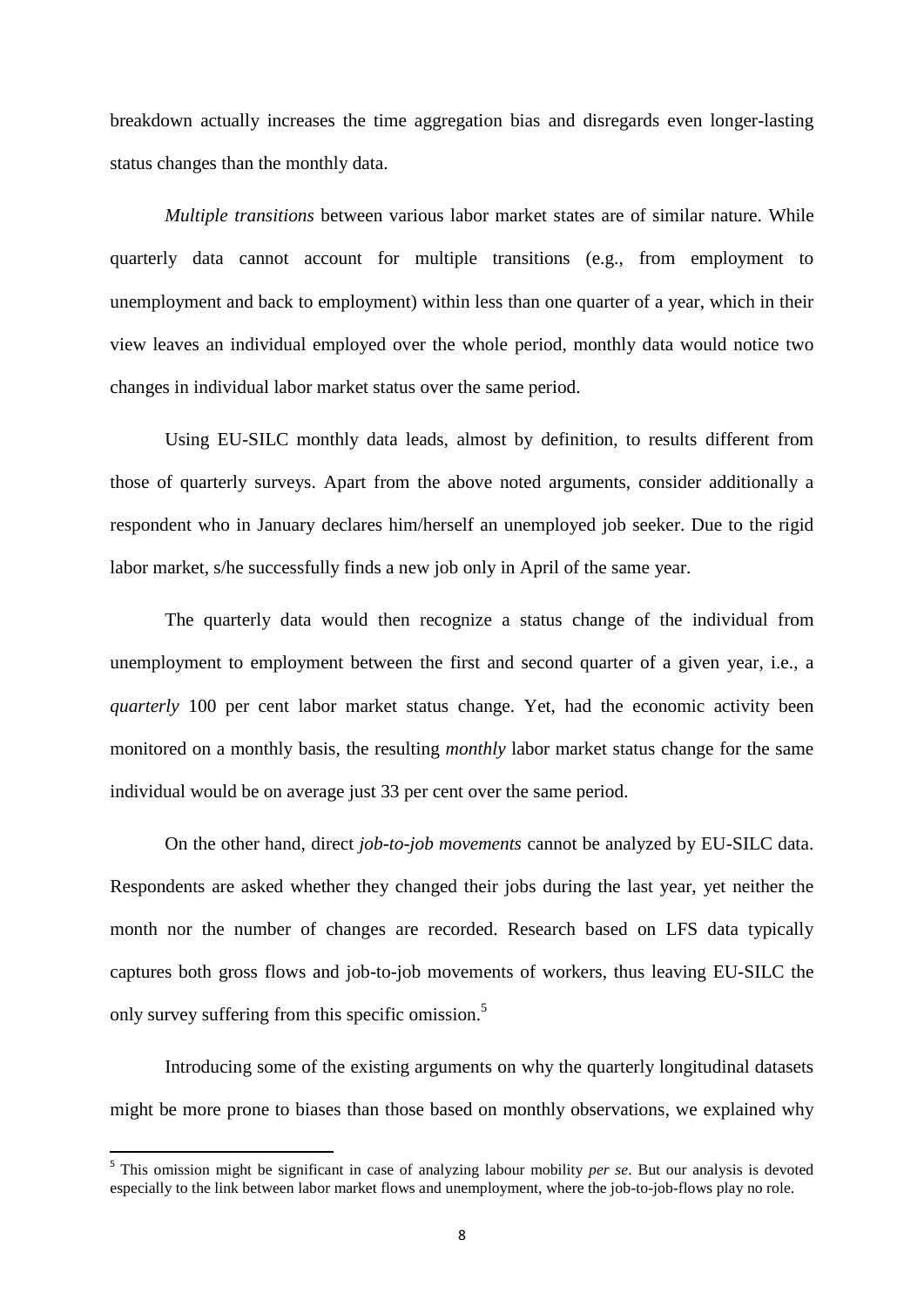national statistical institutions are often reluctant to publish or allow the selective use of these data for research purposes, and why most of the existing research, including cross-country comparisons, is based on national quarterly LFS data that lack the longitudinal structure.

Eurostat harmonizes the national LFSs and provides an integrated dataset EU-LFS. Although both EU-SILC and EU-LFS are designed as rotational panels and could serve as bases for longitudinal datasets, Eurostat does not make the international longitudinal datasets of EU-LSF available for research purposes.<sup>6</sup> This gives the EU-SILC another unique advantage for labor flows analysis, as it enables international comparisons based on longitudinal data.<sup>7</sup>

The most serious problem with both EU-SILC and LFS-based data (and even with the CPS) potentially consists in incorrectly reported data. It is commonly believed that due to this *response-error bias* labor market status changes are overestimated. For example, incorrectly recording one unemployment status within a long period of actual employment would indicate two labor market status changes, instead of none at all.

According to Abowd and Zellner (1985), gross flows of workers between employment and unemployment in the U.S. are rather unaffected by this bias, while it remarkably influences gross flows from and to inactivity, and the total volume of gross labor market flows is therefore overestimated.

To cope with this bias, Abowd and Zellner (1985) apply re-interview data while others, such as Silverstone and Bell (2010), include supplementary questions (e.g., about the duration of the respondents' employment, their job-search, or how long since they received a paid job). Without this the bias remains unaccounted for.

 $\overline{a}$ 

<sup>&</sup>lt;sup>6</sup> The attempt to use the harmonized EU-LFS for comparative labor flows analysis is reprezented by Cassado, Fernandez and Jimeno (2011). But, for the above mentioned reasons, this research is actually based on *crosssectional* EU-LFS with a retrospective question on labour market status in previous year.

<sup>&</sup>lt;sup>7</sup> For more details on EU-SILC methodology see e.g. Mysíková (2011) or European Commission (2007, 2010).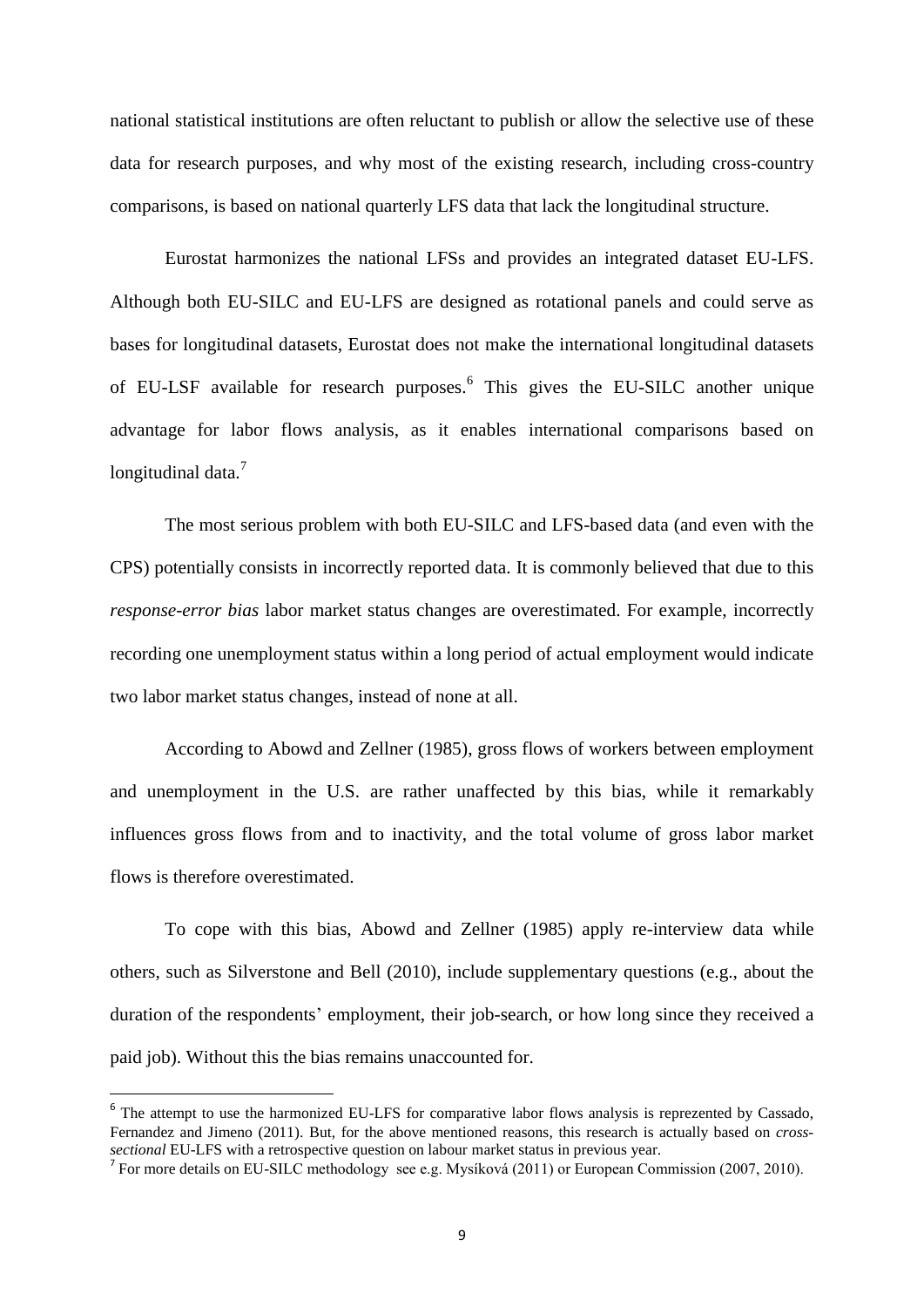So far all labor market flows research has been based on *monthly* or *quarterly* surveys. EU-SILC is an *annual* survey with respondents stating their monthly economic activity retrospectively for the whole previous calendar year. There is no reason to believe that respondents would enter incorrect information, such as claiming to have been unemployed for one month while actually they were employed the whole year.

But there is another realistic reservation: Respondents might not recall exactly when they changed their labor market status (for instance, when they found a job and moved from unemployment to employment). However, as we argue later in the text, this kind of potential error cannot substantially harm our analysis.

As noted earlier, there are three situations reflecting an unchanged individual's labor market status: continuing employment  $(E_t \rightarrow E_{t+1})$ ; continuing unemployment  $(U_t \rightarrow U_{t+1})$ ; or continuing inactivity  $(I_t \rightarrow I_{t+1})$ . In addition, six possible labor market status changes are reflected by the corresponding six gross labor market flows:  $(E_t \rightarrow U_{t+1})$ ;  $(E_t \rightarrow I_{t+1})$  $E_{t+1}$ );  $(U_t \to I_{t+1})$ ;  $(I_t \to E_{t+1})$ ; and  $(I_t \to U_{t+1})$ .

Figure 1 shows the frequency of the six month-to-month labor market status changes relative to the total of nine possible month-to-month situations. The three major peaks in Figure 1 indicate that most changes occur between December and January.<sup>8</sup> The timing of status changes seems to be influenced by typical decisions of both workers and employers:

Employees tend to retire towards the end of the year, which is also the time when a large portion of quits and layoffs occurs. In addition, some less significant peaks of labor market status changes can typically be observed in June–July and August–September, due to seasonal jobs and labor market status changes of students.

l

<sup>&</sup>lt;sup>8</sup> Labor flows in all three countries display strong common seasonal patterns. If we analyzed these flows in time series, we would apply seasonal adjustments, as does most of the existing research. Since we limit ourselves on cross-country comparisons, we believe that the use of raw monthly gross flows averaged over the whole investigated period can be justified.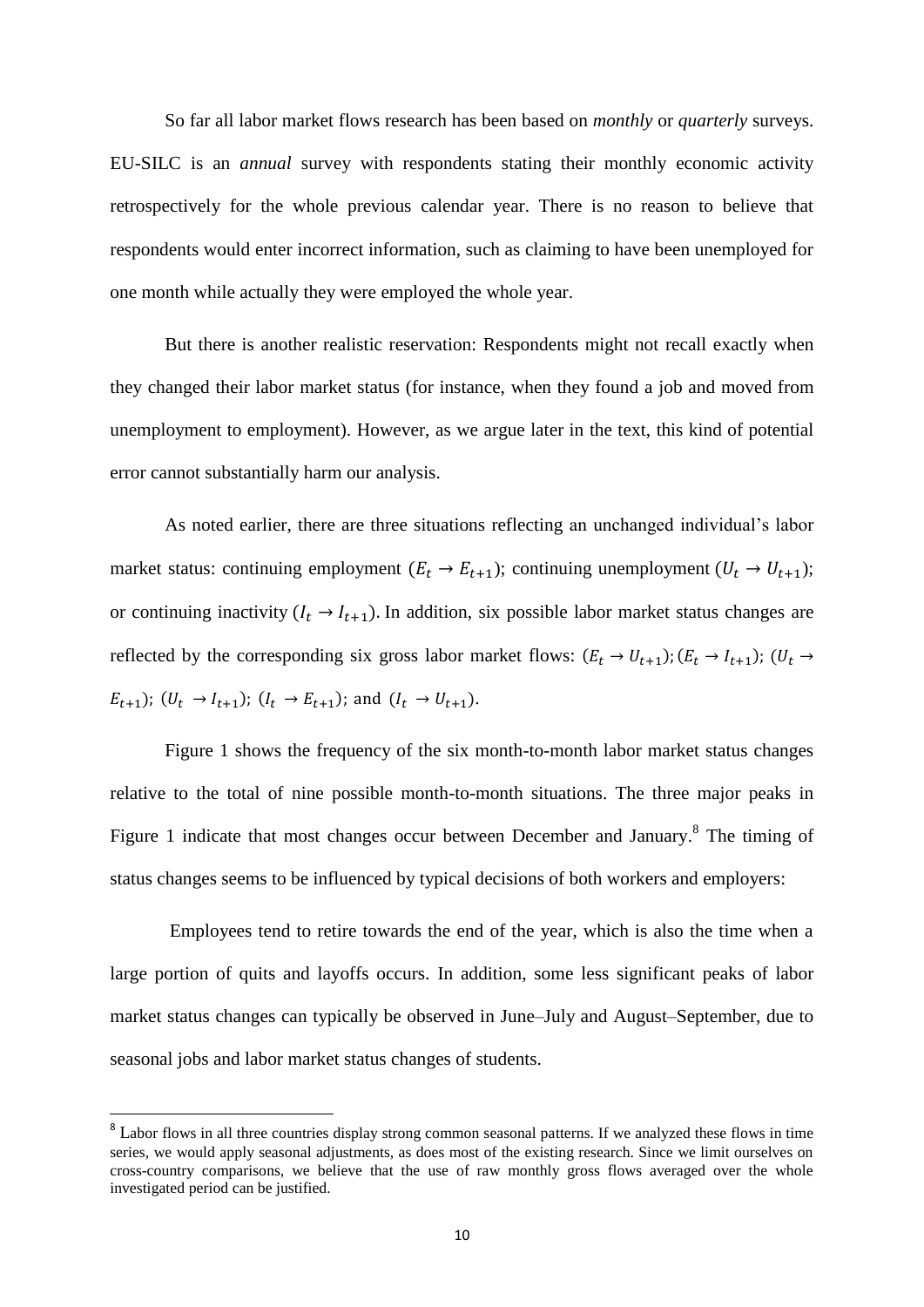

**Figure 1:** *Labor market status changes* (in per cent of total month-to-month states)

*Source*: EU-SILC LONGITUDINAL UDB 2008, version 3 of August 2011; own calculations.

The reported rise of labor market status changes in January compared to December might be to some extent given also by incorrect retrospective answers by respondents. For example, an unemployed respondent finds a job in March but, to ease the interview or simply because s/he does not remember exactly, claims to have found it back in January.

Although the precise month of the labor market status change can be unclear, it does not affect the results of analyzing *average* monthly gross labor market flows: declaring that changes occurred between December and January although they actually occurred between February and March does not influence monthly averages for the whole period.

#### **3. Gross Labor Market Flows in a Comparative Perspective**

Based on 47 month-to-month observations in each country, we calculate the average monthly number of individuals involved in gross labor market flows (see Figures 1A-3A in Appendix). But for the sake of comparability we start our analysis with percentage shares of working-age population involved in gross labor market flows, rather than with the absolute working-agepopulation numbers. These results are summarized in Table 1.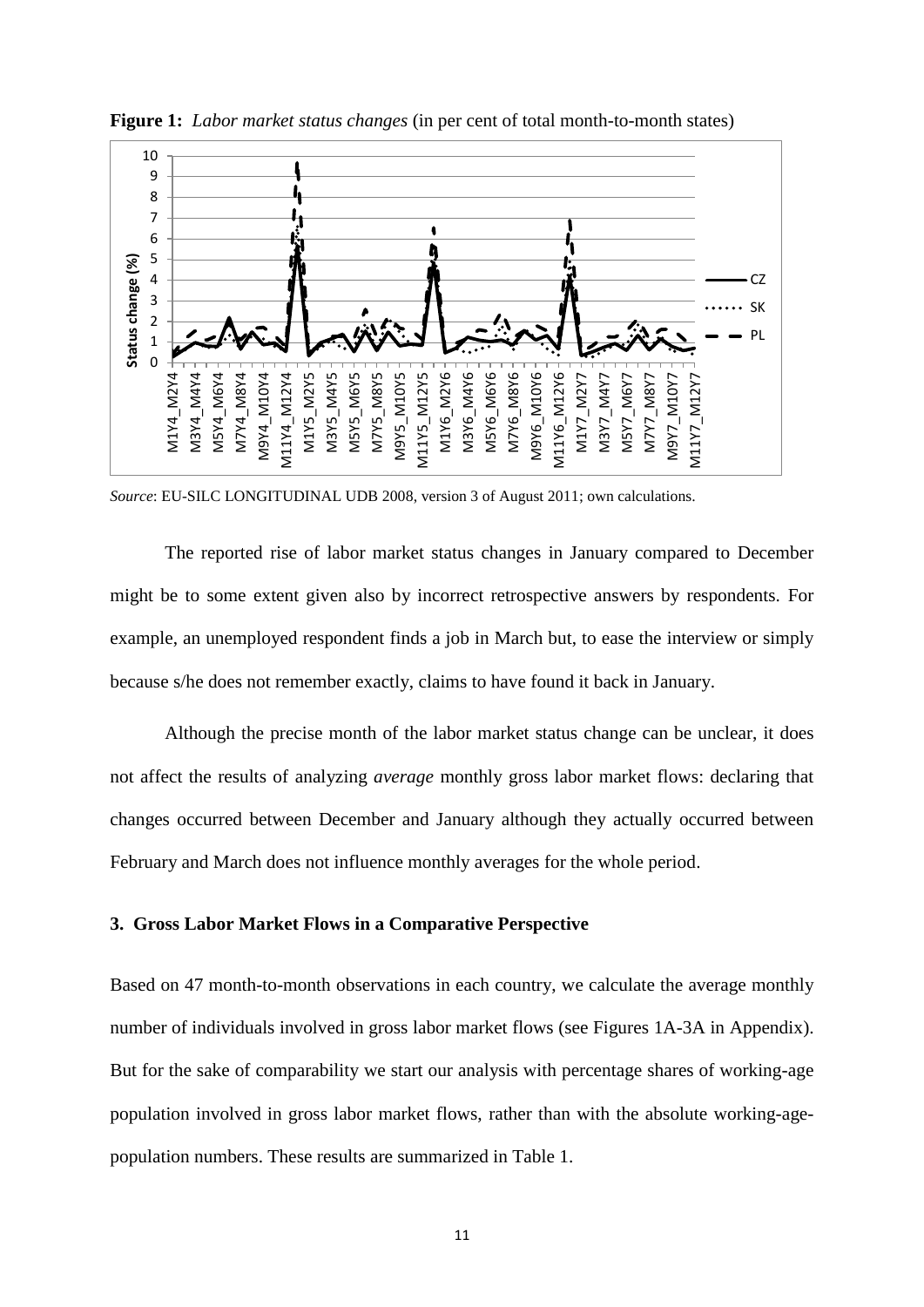|          | $\rightarrow U_{t+1}$<br>$(E_t)$ | $(E_t \rightarrow I_{t+1})$ | $(U_t \rightarrow E_{t+1})$ | $(U_t \rightarrow I_{t+1})$ | $(I_t)$<br>$\rightarrow E_{t+1}$ | $(I_t \rightarrow U_{t+1})$ |
|----------|----------------------------------|-----------------------------|-----------------------------|-----------------------------|----------------------------------|-----------------------------|
| CR       | 0.24                             | 0.23                        | 0.32                        | 0.09                        | 0.18                             | 0.11                        |
| Slovakia | 0.26                             | 0.16                        | 0.38                        | 0.08                        | 0.19                             | 0.12                        |
| Poland   | 0.34                             | 0.30                        | 0.49                        | 0.15                        | 0.33                             | 0.14                        |

**Table 1**: *Gross Labor Market Flows in Central Europe* (monthly averages, 2004–2007)

*Notes:* In per cent of working-age population (16–65); weighted matched sample.

*Source:* EU-SILC LONGITUDINAL UDB 2008, version 3 of August 2011; own calculations.

On average monthly gross labor market flows in the CR involve 1.17 per cent of working-age population. For other countries covered by our analysis, the respective figures are 1.19 per cent for Slovakia and 1.75 per cent for Poland (row totals from Table 1). Three specific features of these results are worth commenting on.

First, our results indicate a considerably lower degree of mobility on central European labor markets compared to the U.S./UK. In the U.S. the monthly gross flows involve on average between 5% and 7% of working-age population, depending on the analyzed period and author.<sup>9</sup> The quarterly results for the UK are similar, as evidenced by Gomez (2009).

Second, all three analyzed central European labor markets appear to display rather modest differences in relative involvement of working-age population in average monthly gross labor market flows: The respective difference between the Polish and Czech labor market, or in other words between the most "mobile" and the most "rigid" labor market, amounts to just around half a percentage point  $(1.74\% - 1.17\%)$ .

Third, similar patterns of labor mobility are manifested in structural terms across all central European countries: Average monthly gross flows between employment and unemployment  $(E_t \rightarrow U_{t+1}; U_t \rightarrow E_{t+1})$  represent in sum more than one half of total gross labor market flows in all central European countries analyzed in Table 1. The overall labor market dynamics in central Europe is therefore determined by these two flows.

 $9$  These results do not involve job-to-job flows (see Gomez 2009 for an overview). Note that the results for the U.S. refer to averages derived from one or even two decades of monthly observations, while our data cover just a four-year period 2004–2007. When we refer to the UK, one has additionally to consider the quarterly structure of the UK data which might generate over/underestimated results.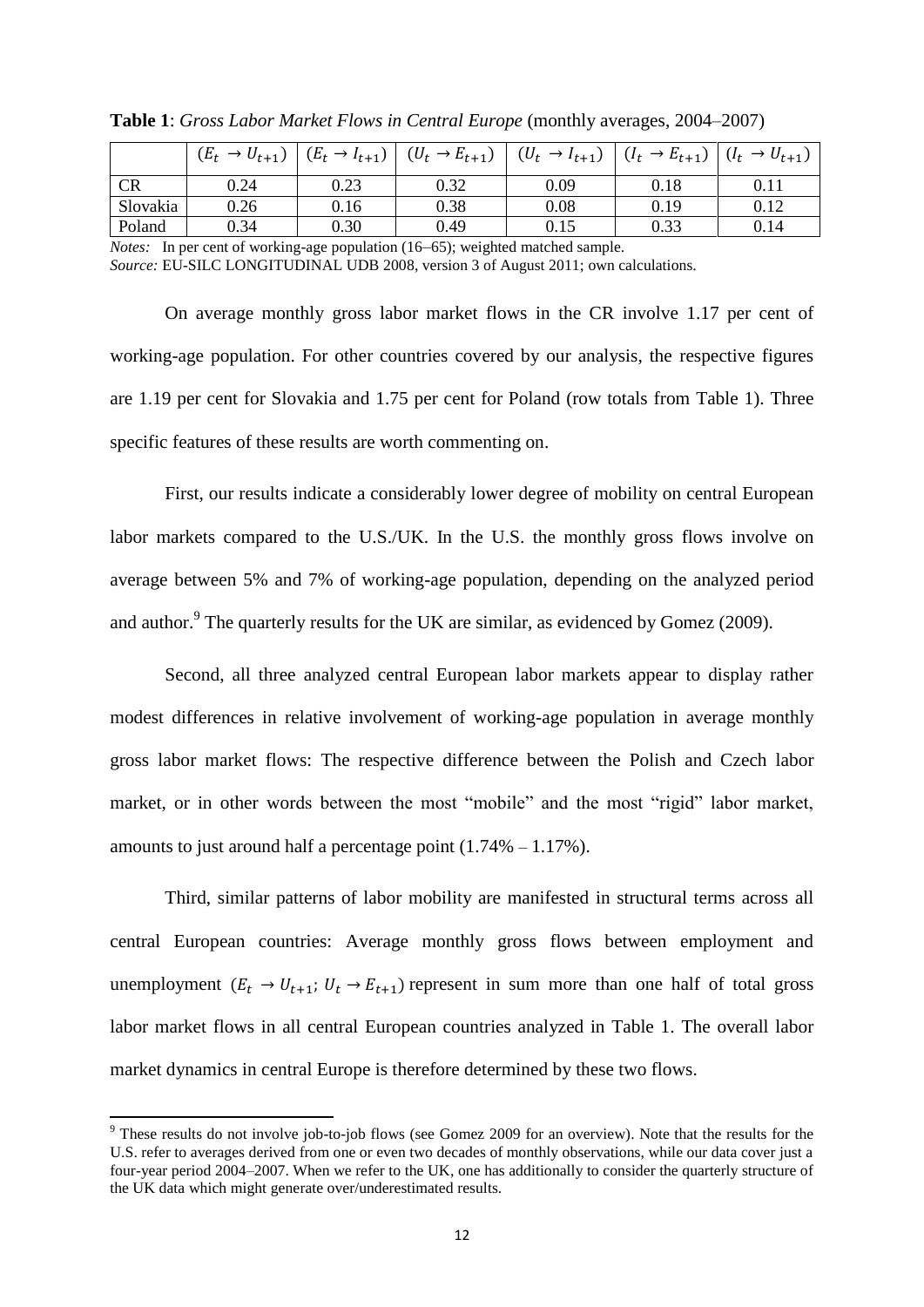Furthermore, Table 1 reports that in all countries the most robust gross flow is the one from unemployment to employment  $(U_t \rightarrow E_{t+1})$ , which is with equal uniformity followed by gross flow in opposite direction ( $E_t \rightarrow U_{t+1}$ ). But, as far as the two abovementioned gross flows are concerned, and especially the one from unemployment to employment, the CR has the lowest values: While in the CR it involves on average some 0.3 per cent of working-age population per month, in Slovakia and Poland the respective figures are 0.4 and 0.5 per cent.

Our main finding here is that similar mobility patterns prevail across all central European labor markets. However, the CR appears to have a slightly more rigid mobility channels between unemployment and employment in relative terms. Yet, we still have to ask later in the text about the relevance of this finding in explaining the observed cross-country differences in unemployment rate dynamics.

Results in Table 1 also indicate existing structural dissimilarity between central European and UK/U.S. patterns of labor mobility. In the U.S. and in the UK gross flows between employment and unemployment (in both directions) account, according to Gomez (2009), for only about one third of total monthly/quarterly gross flows, with the gross flows between employment and inactivity (and *vice versa*) as the relatively most relevant ones.

Figures 1A-3A in Appendix also involve transition probabilities (hazard rates), i.e., rates at which each individual is faced with a "hazard" of changing their labor market status next month.<sup>10</sup> Analogously to the analysis of gross labor market flows, the results concerning such hazard rates in central European labor markets are highly similar, and at the same time remarkably different from those obtained for the U.S. or the UK.

<sup>&</sup>lt;sup>10</sup> These probabilities can formally be expressed as first-order Markov transitions where the individual finds him/herself in a new (or initial) labor market status at time  $(t + 1)$ , depending on his/her labor market status at time t. For instance,  $UE = (U_t \rightarrow E_{t+1})/U_t$  indicates the individual probability to exit unemployment  $(U_t)$ , and move to employment  $(E_{t+1})$ . All possible transitions of this sort form a 3x3 matrix where the diagonal terms represent unchanged labor market states over time (*EE, UU, II*). Each row also involves two off-diagonal terms indicating possible status transitions (*EU, EI; UE, UI; IE; IU*). In a fully rigid labor market the off-diagonal terms would equal zero. Conversely, in a totally fluid labor market with 100% transitions between states, the diagonal terms would be zero. See, e.g., Silverstone and Bell (2010); or Gottvald (2005) for more detail.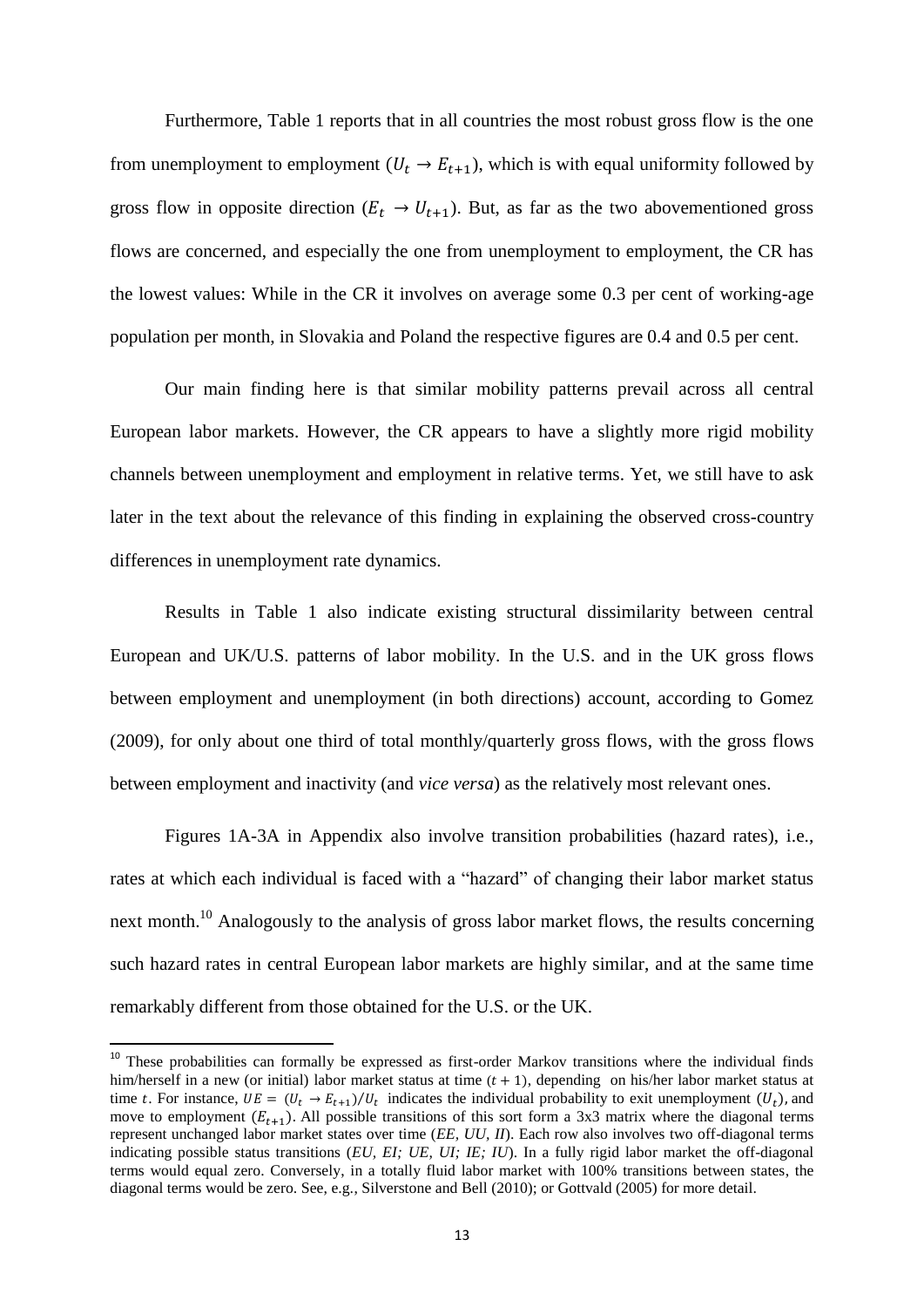In central Europe the probability that an unemployed will become employed next month ranges between 4.6 per cent and 5.0 per cent.<sup>11</sup> Yet, this probability in the U.S. and the UK is much higher (Fallick and Fleischman 2004 established its average monthly value for the U.S. in 1996–2003 at 28.3 per cent; Gomez 2009 reported that its quarterly average value in 1996–2007 in UK was 27.8 per cent). This leaves central European unemployed with a striking one-in-five chance of receiving a job compared to their U.S. (or UK) counterparts.<sup>12</sup>

The probability of losing job and entering the pool of unemployed next month ranges between 0.4 per cent and 0.6 per cent in central Europe. This is again much less than in the UK and the U.S., where in both cases this probability reaches 1.3 per cent (Fallick and Fleischman 2004; Gomez 2009). It follows that the risk of losing a job and becoming unemployed is two or even three times lower in central Europe than in the U.S. or UK.

#### **4. Labor Market Flows and Unemployment**

In Table 2 net changes in unemployment  $(\Delta U)$  are presented as the balance between the two "unemployment-related" net flows. In CR a net decline in unemployment totals on average some 3,500 persons every month, in Slovakia and Poland 2,900 and 34,300 respectively.

|          | change in<br>unemployment | Av. monthly net   Net av. monthly flows btw.<br>unemployment and employment | Net av. monthly flows btw.<br>unemployment and inactivity |
|----------|---------------------------|-----------------------------------------------------------------------------|-----------------------------------------------------------|
|          | $\Delta U$                | $[(E_t \rightarrow U_{t+1}) - (U_t \rightarrow E_{t+1})]$                   | $[(I_t \rightarrow U_{t+1}) - (U_t \rightarrow I_{t+1})]$ |
| CR       | $-3,576$                  | $-4,811$                                                                    | 1,235                                                     |
| Slovakia | $-2,913$                  | $-4.398$                                                                    | 1,485                                                     |
| Poland   | $-34,267$                 | $-32,231$                                                                   | $-2,036$                                                  |

**Table 2:** *Net Changes in Unemployment* (monthly averages, 2004–2007)

*Notes:* Number of people (16–65); weighted matched sample. Negative values represent net flows from unemployment to employment  $(2^{nd}$  column), and from unemployment to inactivity  $(3^{rd}$  column).

*Source:* EU-SILC LONGITUDINAL UDB 2008, version 3 of August 2011; own calculations.

 $11$  See Figures 1A-3A in Appendix.

<sup>&</sup>lt;sup>12</sup> To further interpret this result: For every 100 currently unemployed persons in the US, on average 28 would become employed next month. In central Europe the same prospect concerns as a maximum 5 individuals in every 100 unemployed.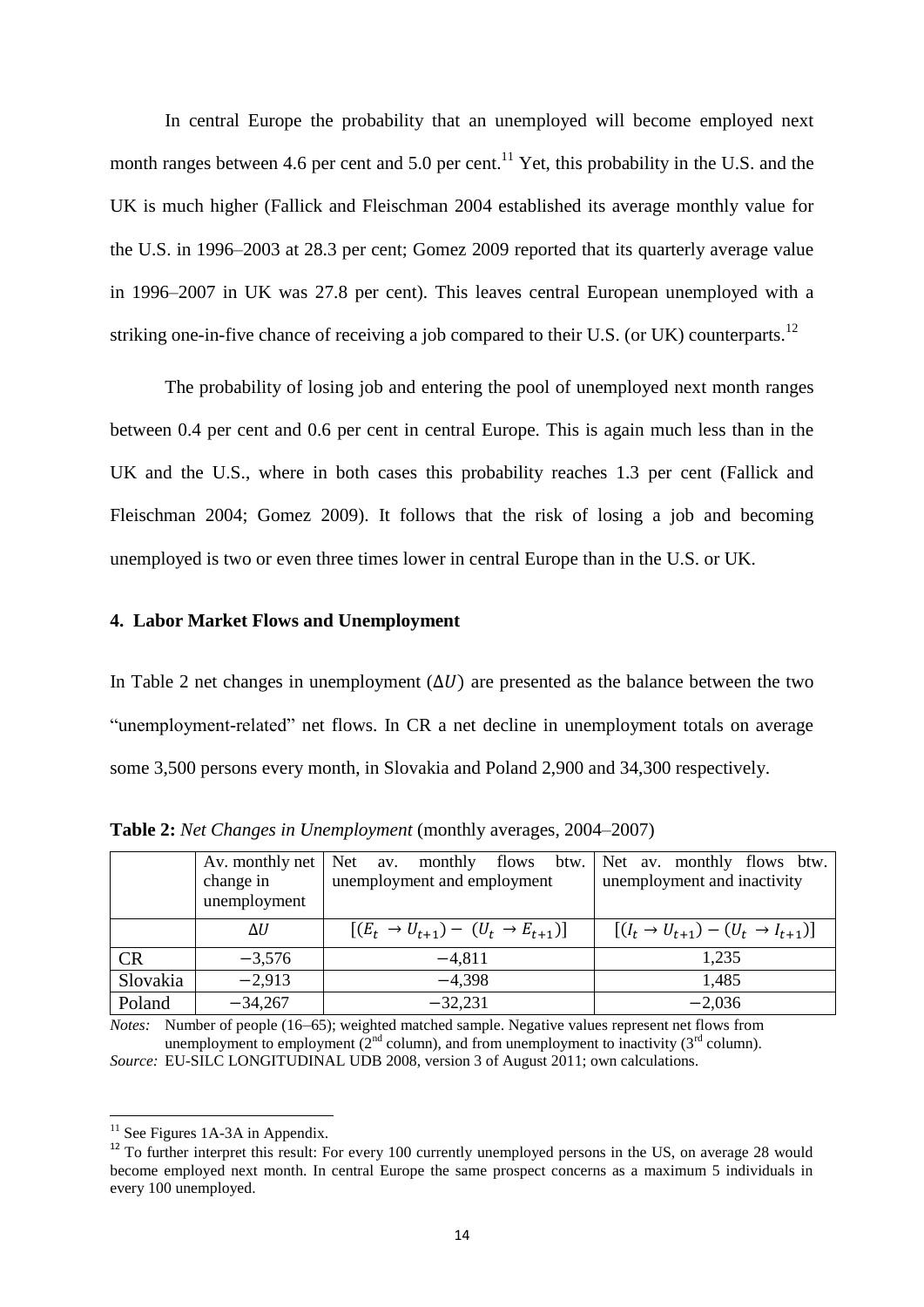Table 2 demonstrates in second column that the net flow from unemployment to employment is the key factor behind the country-specific net declines in unemployment. In fact in CR and Slovakia it is the only factor cutting down the total number of unemployed.

This is caused by net flows from inactivity to unemployment in the CR and Slovakia: The rightmost column in Table 2 shows that, in both these countries, more people move every month from inactivity to unemployment  $(I_t \rightarrow U_{t+1})$  than in the opposite direction (  $I_{t+1}$ ). This net flow alone would therefore amount to an average monthly increase in the total number of unemployed by some 1,200 persons in the CR and 1,500 in Slovakia.

Poland is the only country experiencing a net flow from unemployment to inactivity, which diminishes total unemployment on average by some 2,000 persons every month (see third column in Table 2). This structural specificity is another, albeit partial, factor to be considered when explaining later in the text why the downward unemployment rate flexibility is higher in Poland than in other central European countries.

These results can be considered as quantitative evidence of the crucial impact the workers moving from unemployment to employment have on net changes in unemployment in central European economies. Nonetheless, country-specific absolute figures on net changes in unemployment are rather hard to compare internationally.

When relying solely on such figures, it would remain somewhat unclear which country performs "better" in terms of reducing the unemployment rate, and precisely how did the corresponding gross (net) flows contribute to these reductions. That is why the links between labor market flows and the rate of unemployment have to be quantified in a manner enabling meaningful international comparisons.

The three components on the RHS in formula (4) are calculated in Table 3 and specify, in percentage points, the factors behind the monthly average changes in the unemployment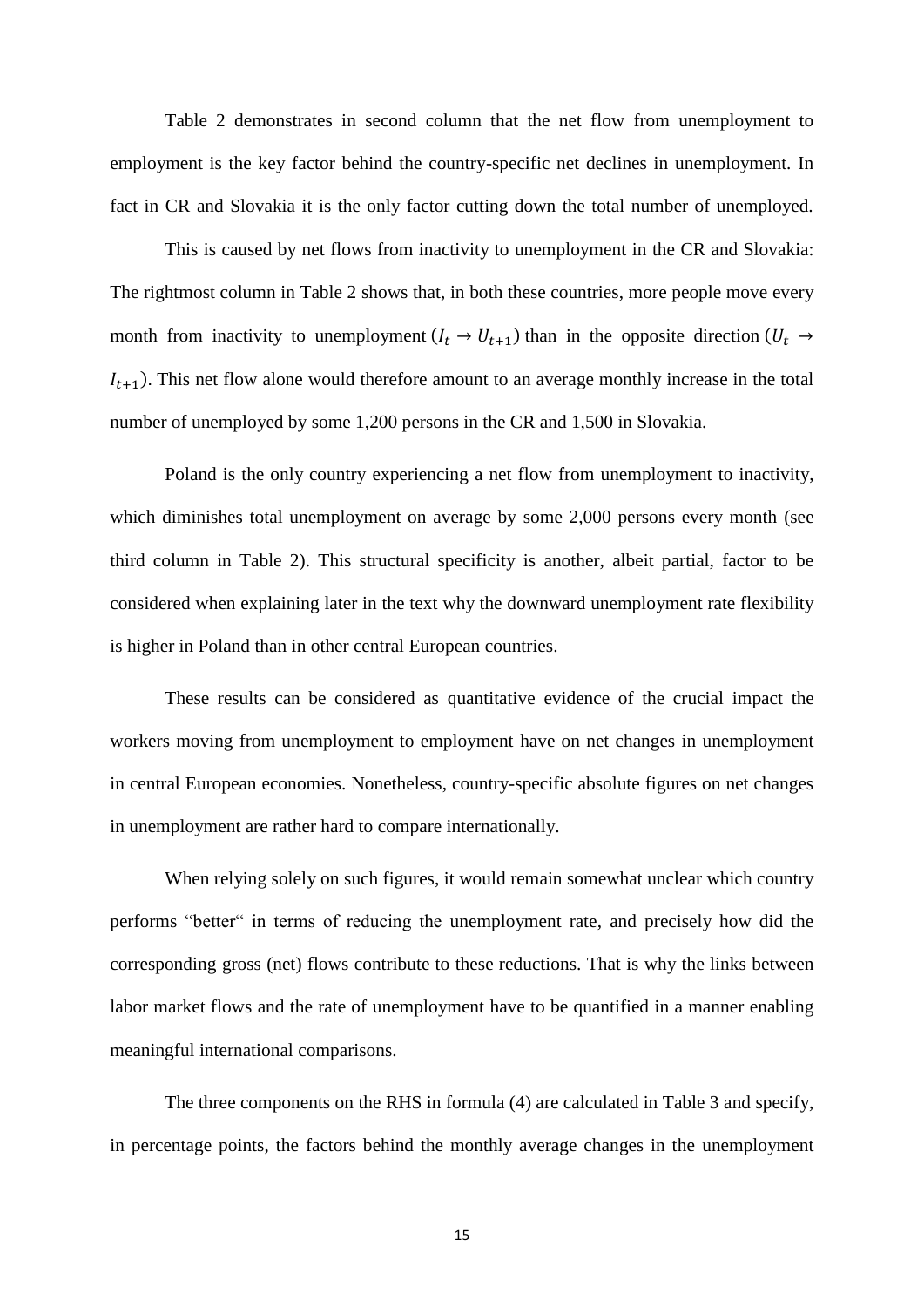rate. The term *A*, if negative, announces the impact of a net flow of workers from unemployment to employment on cutting the unemployment rate.

Negative *B*, on the other hand, marks the impact of a net flow from unemployment to inactivity on declines in the unemployment rate. Finally, the term *C* indicates the impact of changes in labor force on the unemployment rate: If negative, it indicates a decline in the unemployment rate caused solely by increasing labor force.

**Table 3**: *Changes in the Unemployment Rate* (monthly averages, 2004–2007)

|          | Av. monthly   | Contribution of net av. | Contribution of net av. | Contribution   |
|----------|---------------|-------------------------|-------------------------|----------------|
|          | change in the | monthly flows between   | monthly flows between   | of av. monthly |
|          | unemployment  | unemployment and        | unemployment and        | change in      |
|          | rate          | employment              | inactivity              | labor force    |
|          |               |                         |                         |                |
| CR       | $-0.0737$     | $-0.1030$               | 0.0264                  | 0.0028         |
| Slovakia | $-0.1228$     | $-0.1686$               | 0.0569                  | $-0.0111$      |
| Poland   | $-0.2469$     | $-0.2275$               | $-0.0144$               | $-0.0050$      |

*Notes:* In percentage points; weighted matched sample.

 $\overline{\phantom{a}}$ 

*Source:* EU-SILC LONGITUDINAL UDB 2008, version 3 of August 2011; own calculations.

Table 3 shows that the steepest decline in the unemployment rate is witnessed in Poland with a monthly average of 0.25 percentage points. Slovakia scores twice as worse with its mere 0.12 percentage points and the CR three and a half times as worse with only 0.07 percentage points.<sup>13</sup>

The *common* decisive factor causing national rates of unemployment to decline is a net flow from unemployment to employment (see negative values in column *A* in Table 3). The contribution of factors  $(B+C)$  is much less relevant if not negligible. We also see that countryspecific *differences* in the downward dynamics of the unemployment rate emerge decisively due to different strengths of net flows of workers from unemployment to employment (*A*).

<sup>&</sup>lt;sup>13</sup> Note that unemployment response to economic recovery in the U.S. between June 2003 and March 2007 was weaker than in central Europe in 2004–2007. According to Dixon *et al*. (2011), average monthly decline in the U.S. unemployment rate represented just  $-0.056$  percentage points per month. This was almost exclusively (i.e., by  $-0.054$  percentage points) due to the term  $(IN - OUT)$ . Of which the contribution of the net flow from unemployment to employment  $(A)$  accounted to  $-0.158$  percentage points, and the contribution of the net flow from inactivity to unemployment (*B*) represented 0.104 percentage points. A relatively higher net inflow into unemployment from inactivity  $(B)$  is thus the main factor explaining lower downward unemployment flexibility in the US than in central European countries.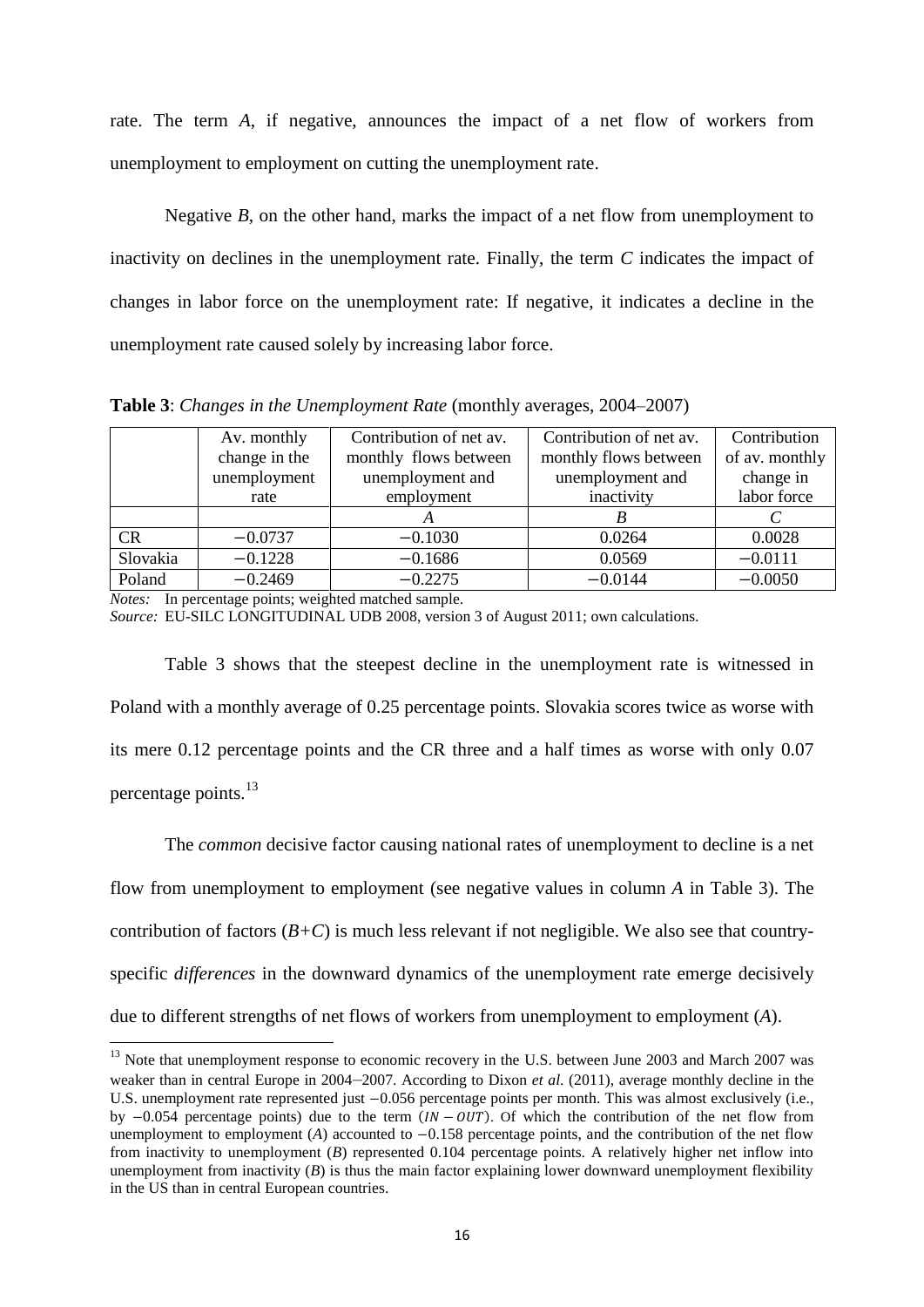In Poland, net flow of workers from unemployment to employment (*A*) alone cuts the monthly unemployment rate on average by some 0.23 percentage points, while in the CR the same net flow causes the unemployment rate to decline on average only by 0.10 percentage points per month. Thus the net flow of workers from unemployment to employment alone would diminish the unemployment rate in Poland more than twice as fast as in the CR.

#### **5. Unemployment Rates and Labor Market Flows of Specific Population Groups**

Between 2004 and 2007 the male unemployment rate in the CR was declining on average by some 0.06 percentage points per month, female by 0.09 percentage points, i.e. Czech female unemployment rate is by one third more downward flexible than the male one (see Table 4).

| <b>Table 4:</b> Changes in the Onempto finem Rate, Ochael Decomposition (2001–2001) |        |                                                       |           |           |           |  |
|-------------------------------------------------------------------------------------|--------|-------------------------------------------------------|-----------|-----------|-----------|--|
|                                                                                     |        | Average monthly<br>change in the<br>unemployment rate | А         | В         | C         |  |
| <b>CR</b>                                                                           | Male   | $-0.0610$                                             | $-0.0726$ | 0.0136    | $-0.0020$ |  |
|                                                                                     | Female | $-0.0865$                                             | $-0.1403$ | 0.0422    | 0.0116    |  |
| Slovakia                                                                            | Male   | $-0.1747$                                             | $-0.2050$ | 0.0406    | $-0.0104$ |  |
|                                                                                     | Female | $-0.0650$                                             | $-0.1281$ | 0.0751    | $-0.0120$ |  |
| Poland                                                                              | Male   | $-0.2591$                                             | $-0.2734$ | 0.0305    | $-0.0163$ |  |
|                                                                                     | Female | $-0.2320$                                             | $-0.1784$ | $-0.0626$ | 0.0089    |  |

**Table 4**: *Changes in the Unemployment Rate: Gender Decomposition* (2004–2007)

*Notes:* In percentage points; weighted matched sample.

*Source:* EU-SILC LONGITUDINAL UDB 2008, version 3 of August 2011; own calculations.

Column *A* in Table 4 demonstrates that this observation is mainly due to a relatively stronger female net flow from unemployment to employment compared to male. Such result differs both from Slovakia and Poland. In both these countries unemployment rates of men are declining more rapidly than those of women which is due to relatively stronger male net flows from unemployment to employment compared to female.

The CR is the only country with a net flow of least qualified workers from employment to unemployment (see column *A* in Table 5). Thus, even at times of historically the strongest economic expansion there were more primary education workers who lost their jobs and became unemployed than those who moved from unemployment to employment.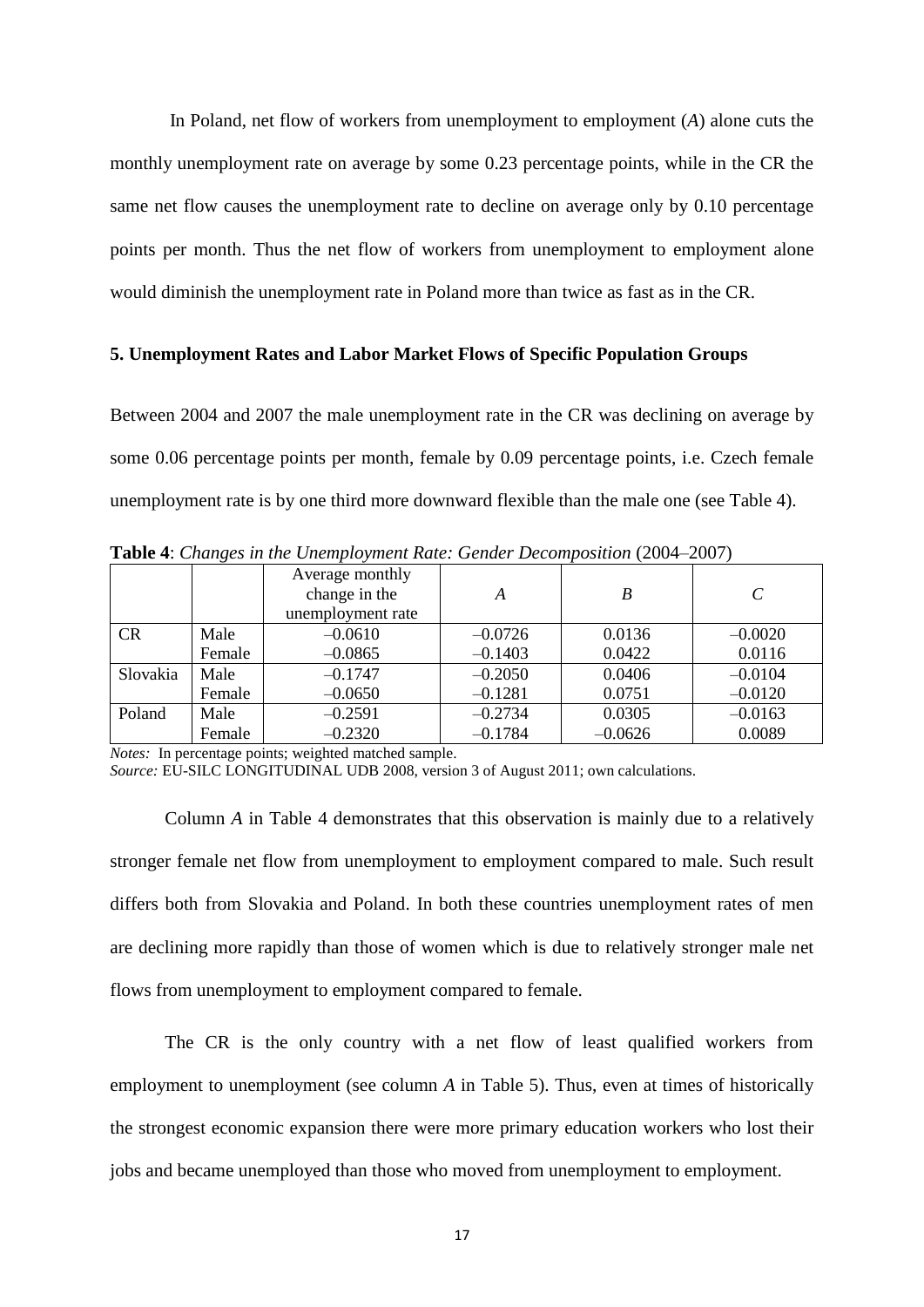|           | $\checkmark$ |                   |           |           |           |
|-----------|--------------|-------------------|-----------|-----------|-----------|
|           |              | Average monthly   |           |           |           |
|           |              | change in the     | A         | B         |           |
|           |              | unemployment rate |           |           |           |
| <b>CR</b> | Primary      | $-0.0607$         | 0.0050    | $-0.1542$ | 0.0885    |
|           | Secondary    | $-0.0825$         | $-0.1240$ | 0.0390    | 0.0025    |
|           | Tertiary     | 0.0015            | $-0.0400$ | 0.0434    | $-0.0020$ |
| Slovakia  | Primary      | $-0.3518$         | $-0.3724$ | $-0.1256$ | 0.1462    |
|           | Secondary    | $-0.1182$         | $-0.1521$ | 0.0411    | $-0.0072$ |
|           | Tertiary     | $-0.0260$         | $-0.1918$ | 0.1755    | $-0.0097$ |
| Poland    | Primary      | $-0.4177$         | $-0.2613$ | $-0.2445$ | 0.0881    |
|           | Secondary    | $-0.2691$         | $-0.2494$ | $-0.0172$ | $-0.0025$ |
|           | Tertiary     | $-0.0146$         | $-0.1273$ | 0.1246    | $-0.0119$ |

**Table 5**: *Changes in the Unemployment Rate: Educational Decomposition* (2004–2007)

*Notes and Source:* See Table 4.

The net flow (*A*) alone would be responsible for an average *increase* by 0.005 percentage points per month in the unemployment rate of the least qualified Czech workers. The results for Slovakia and Poland in this respect are quite opposite, with net flows of primary education workers from unemployment to employment, which then alone contributes to average monthly *declines* in their specific unemployment rates by 0.26 percentage points in Poland, and by 0.37 percentage points in Slovakia.

|           |           | Average. monthly  |           |           |                   |
|-----------|-----------|-------------------|-----------|-----------|-------------------|
|           |           | change in the     | A         | B         | $\mathcal{C}_{0}$ |
|           |           | unemployment rate |           |           |                   |
| <b>CR</b> | 19-24     | $-0.3080$         | $-0.8128$ | 0.9244    | $-0.4196$         |
|           | $25 - 54$ | $-0.0934$         | $-0.1054$ | 0.0138    | $-0.0018$         |
|           | 55-65     | 0.0013            | 0.1303    | $-0.2056$ | 0.0765            |
| Slovakia  | 19-24     | $-0.5075$         | $-1.0607$ | 1.1378    | $-0.5845$         |
|           | 25-54     | $-0.1118$         | $-0.1147$ | 0.0095    | $-0.0066$         |
|           | 55-65     | $-0.1723$         | $-0.0630$ | $-0.1766$ | 0.0673            |
| Poland    | 19-24     | $-0.7046$         | $-0.8556$ | 0.8925    | $-0.7416$         |
|           | 25-54     | $-0.2444$         | $-0.1945$ | $-0.0517$ | 0.0019            |
|           | 55-65     | $-0.2148$         | $-0.1406$ | $-0.2092$ | 0.1350            |

**Table 6**: *Changes in the Unemployment Rate: Age Decomposition* (2004–2007)

*Notes and Source:* See Table 4.

Another striking cross-country difference concerns the population group aged between 55 and 65: In the CR, the net flow of this category of workers is from employment to unemployment, and this net flow alone would contribute to an *increase* in the specific monthly unemployment rate of this group on average by 0.13 percentage points (see column *A* in Table 6). In contrast, Poland (Slovakia) witnesses a net flow (*A*) of elderly workers from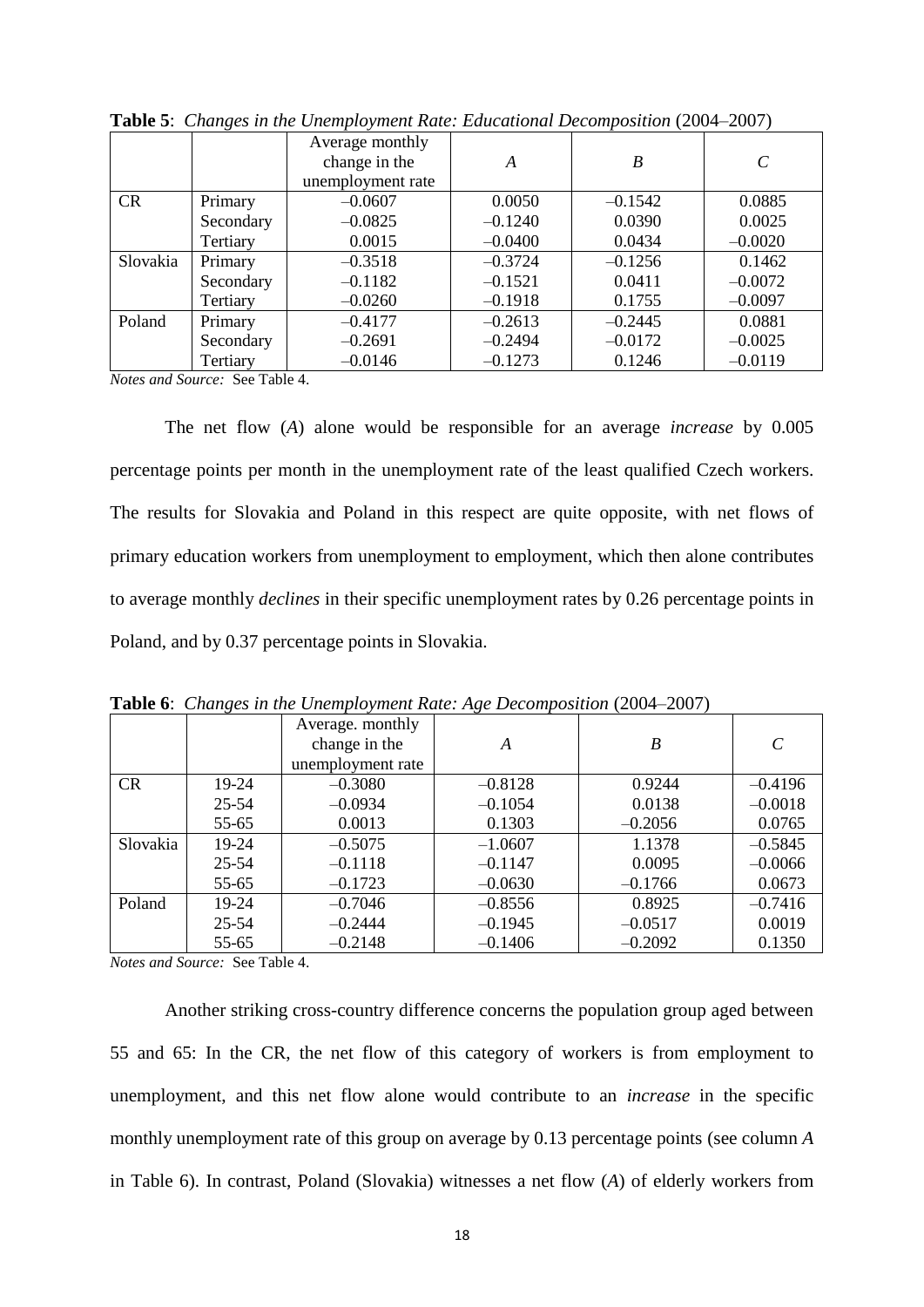unemployment to employment, which alone would contribute to a monthly average *decrease* in their specific unemployment rate by 0.06 percentage points (0.14 percentage points).

#### **Concluding Remarks**

A relatively modest share of working-age population (between 1–2 per cent) appears to be involved in average monthly gross flows in central European labor markets. This indicator of overall labor mobility is approximately five times lower than one in the U.S. or in the UK.

In addition the fairly low degree of mobility in central European labor markets is confirmed by the analysis of transition probabilities (hazard rates). Here the differences in comparison with the U.S./UK are again of a similar magnitude, above all with respect to the hazard rate of moving from unemployment to employment and *vice versa*.

The analysis of net changes in unemployment confirms the decisive role the unemployment-employment mobility channel (i.e., of the net flow of workers from unemployment to employment) played in the dynamics of unemployment in central Europe: In the Czech Republic and Slovakia this labor mobility channel alone is fully responsible for cutting down the number of unemployed.

The net flow of workers from unemployment to employment further needs to be taken into account when analyzing the factors behind changes in the unemployment rate. In fact, this net flow is decisive for unemployment rate evolutions in all central European countries. It also explains the majority of cross-country differences in unemployment rate dynamics. For instance, this net flow alone would diminish the unemployment rate in Poland more than twice as fast as in the Czech Republic.

Our results indicate that the Czech Republic is lagging behind in creating enough job opportunities for unemployed men, and even more so for unemployed least qualified and elderly individuals. Only in this country more primary education/elderly workers had lost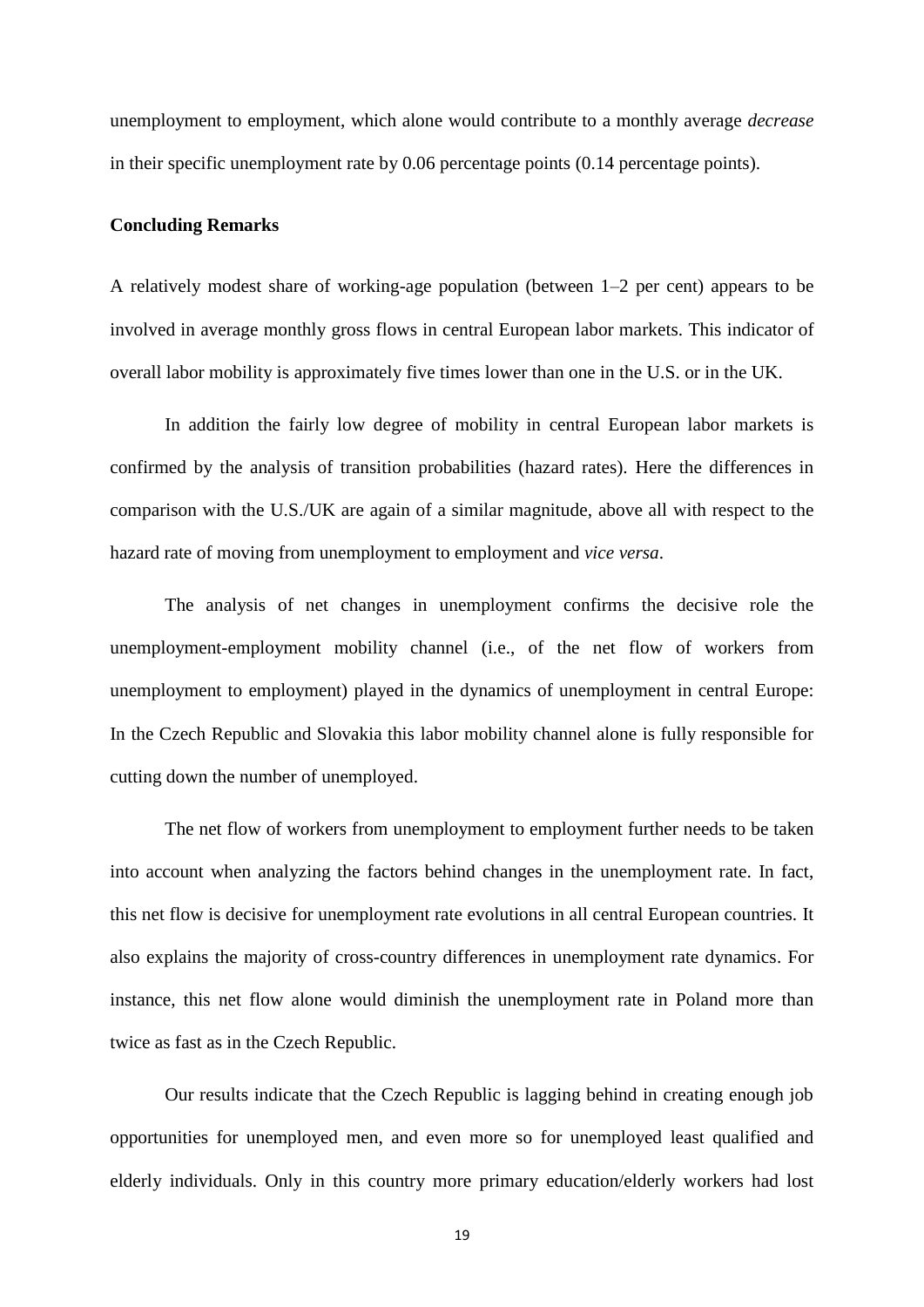their jobs and entered the pool of unemployed compared to the amount of those who had left unemployment and moved into employment.

These results might trigger a response in active labor market policy, the system of benefit provision, and measures against illegal work in the CR. At least to a certain extent all these policy areas appear to be responsible for rather gloomy employment prospects of the least qualified and elderly Czech unemployed.

#### **References:**

- Abowd, J., and A. Zellner. 1985. "Estimating Gross Labor Force Flows." *Journal of Economics and Business Statistics* 3, no. 3: 254–283.
- Bellmann, L.; S. Estrin; H. Lehmann; and J. Wadsworth. 1995. "The East German Labour Market in Transition: Gross Flow Estimates from Panel Data." *Journal of Comparative Economics* 20, no. 2: 139–170.
- Blanchard, O. J., and P. Diamond. 1990. "The Cyclical Behavior of Gross Flows of US Workers." *Brookings Papers on Economic Activity* 21, no. 2: 85–156.
- Boeri, T. 1996. "Labour Market Flows and the Scope of Labour Market Policies in Central and Eastern Europe." Proceedings from the workshop *What can we learn from the experience of transition countries with labour market policies?* Paris and Munich: Organisation for Economic Cooperation and Development/Ifo Institute.
- Burda, M., and Ch. Wyplosz. 1994. "Gross Worker and Job Flows in Europe." *European Economic Review* 38, no. 6: 1287–1315.
- Cassado, J. M.; C. Fernandez; and J. F. Jimeno. 2011. "Labour Market Flows in the European Union." 2<sup>nd</sup> EU-Microdata User Conference. Manheim: GESIS, 31 March-1April.
- Cazes, S., and A. Nesporova, eds. 2007. *Flexicurity: A Relevant Approach in Central and Eastern Europe.* Geneva: International Labour Organisation.
- Davis, S. J.; R. J. Faberman; and J. Haltiwanger. 2006. "The Flow Approach to Labor Markets: New Data Sources and Micro-Macro Links." *Journal of Economic Perspectives* 20, no. 3: 3–26.
- Dixon, R.; J. Freebairn; and G. C. Lim. 2011. "Net Flows in the U.S. labor market, 1990–2010." *Monthly Labor Review* (February): 25–32.
- European Commission. 2007. *Comparative EU Statistics on Income and Living Conditions: Issues and Challenges*. Proceedings from the EU-SILC conference, Helsinki, 6–8 November 2006. Luxembourg: Publications Office of the European Union.
- European Commission. 2010. *An Assessment of Survey Errors in EU-SILC.* Luxembourg: Publications Office of the European Union.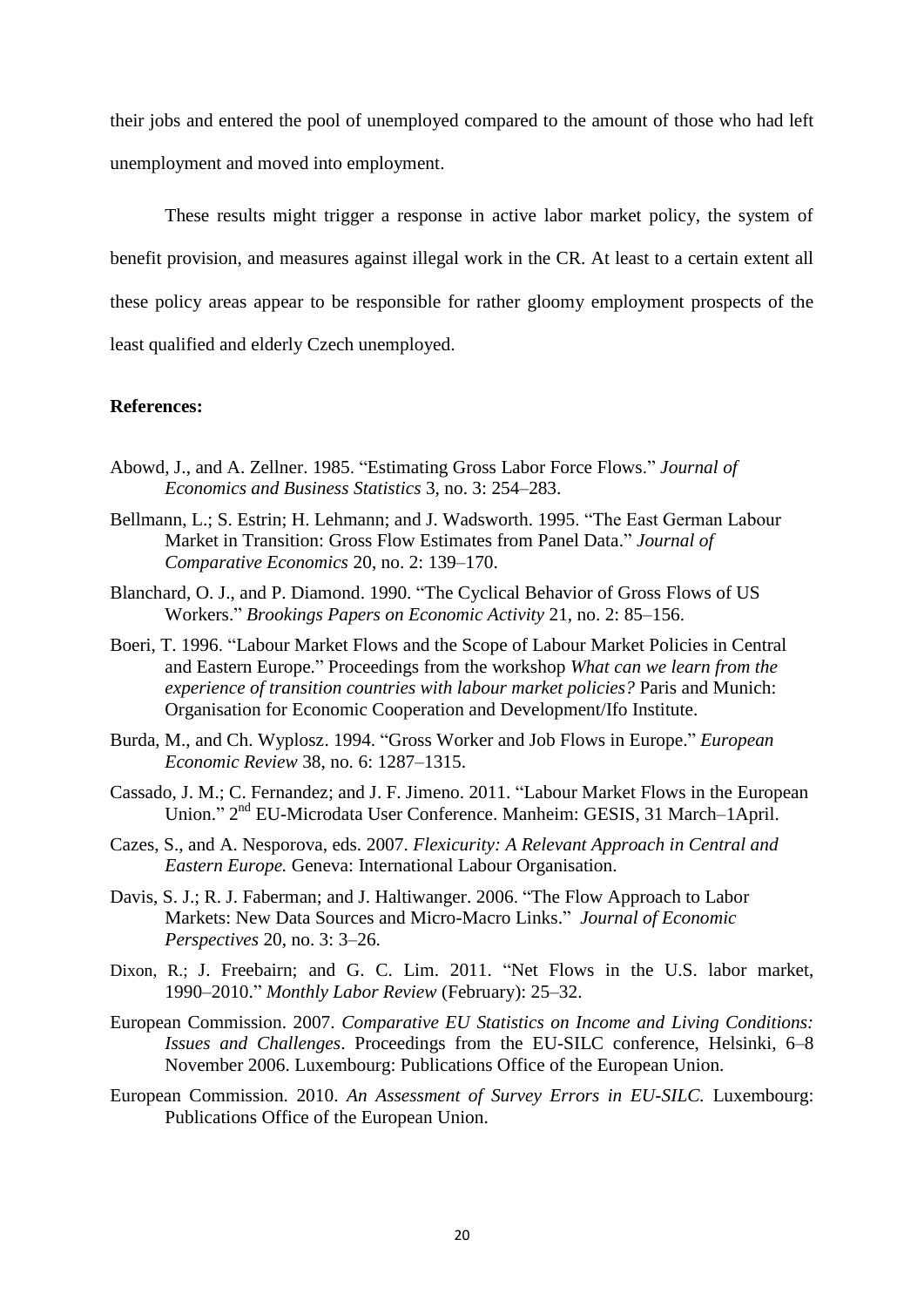- Fallick, B., and C. A. Fleischman. 2004. "Employer-to-Employer Flows in the US Labor Market: The Complete Picture of Gross Worker Flows." Finance and Economics Discussion Series no. 34. Washington, D. C.: Board of Governors of the Federal Reserve System.
- Flek, V., and J. Večerník. 2007. "The Labour Market in the Czech Republic: Trends, Policies and Attitudes." In V. Flek, ed. 2007. Anatomy of the Czech Labour Market: From *Over-employment to Under-employment in Ten Years?* Prague: Charles University in Prague, The Karolinum Press.
- Garibaldi, P., and E. Wasmer. 2002. "A Survey of the Literature on Labor Market Flows between Activity and Inactivity." Mimeo. London: Centre for Economic Policy Research. Available at: [www.cepr.org/RESEARCH/Networks/LESER/LESER\\_survey.pdf](http://www.cepr.org/RESEARCH/Networks/LESER/LESER_survey.pdf)
- Gomez, P. 2009. "Labour Market Flows: Facts from the United Kingdom." Working Paper no. 367. London: Bank of England.
- Gora, M., and H. Lehmann. 1992. "Flow and Stock Analysis of Polish Unemployment: January 1990–June 1991." *Labour* 6, no. 1: 87–120.
- Gottvald, J. 2005. "Czech Labour Market Flows 1993–2003*.*" *Czech Journal of Economics and Finance* 55, nos. 1–2: 41–53.
- Mysíková, M. 2011. "EU-SILC and its Methodological Pitfalls: International Comparability and ncome Variables." *Data a výzkum* 5, no. 2: 147–170. (In Czech).
- Petrongolo, B., and Ch. A. Pissarides. 2008. "The Ins and Outs of European Unemployment." *American Economic Review* 98, no. 2: 256–262.
- Shimer, R. 2007. "Reassessing the Ins and Outs of Unemployment." NBER Working Paper No. 13421. Cambridge, MA: National Bureau of Economic Research.
- Silverstone, B., and W. Bell. 2010. "Labour Market Flows in New Zealand: Some Questions and Some Answers." 51st Conference of the New Zealand Association of Economists, Auckland, 30 June–2 July.
- Sorm, V., and K. Terrel. 2000. "Sectoral Restructuring and Labor Mobility: A Comparative Look at the Czech Republic." *Journal of Comparative Economics* 28, no. 3: 431–455.
- Večerník, J. 2001. "Labour Market Flexibility and Employment Security Czech Republic." ILO Employment Paper No. 27. Geneva: International Labour Organisation.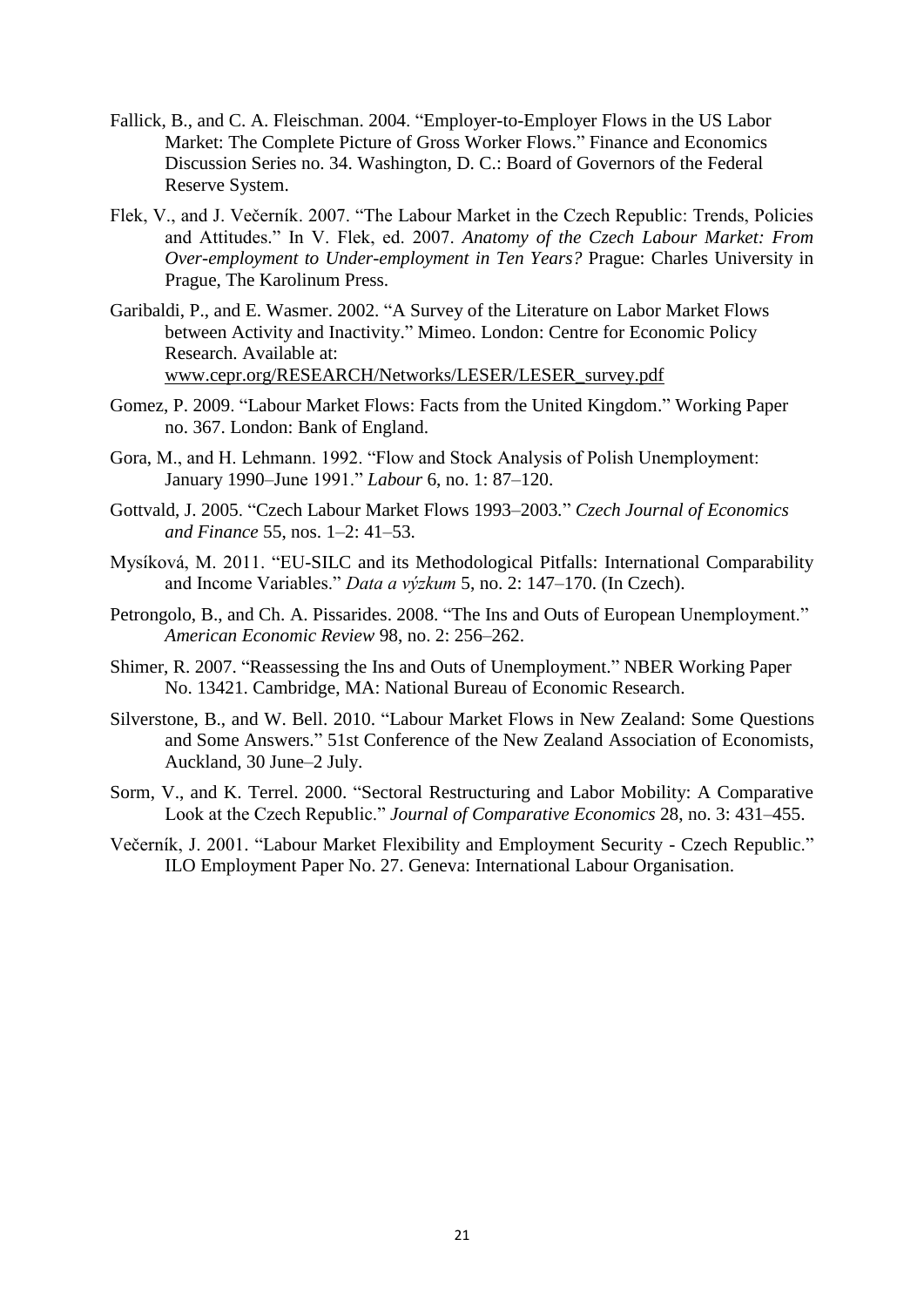#### **Appendix**

#### **Figure 1A:** *Gross Labor Market Flows in the Czech Republic* (monthly averages, 2004–2007)



*Notes:* Number of people (16–65) in thousands (t); hazard rate of changing labor market status in per cent (h). *Source:* EU-SILC LONGITUDINAL UDB 2008, version 3 of August 2011; own calculations.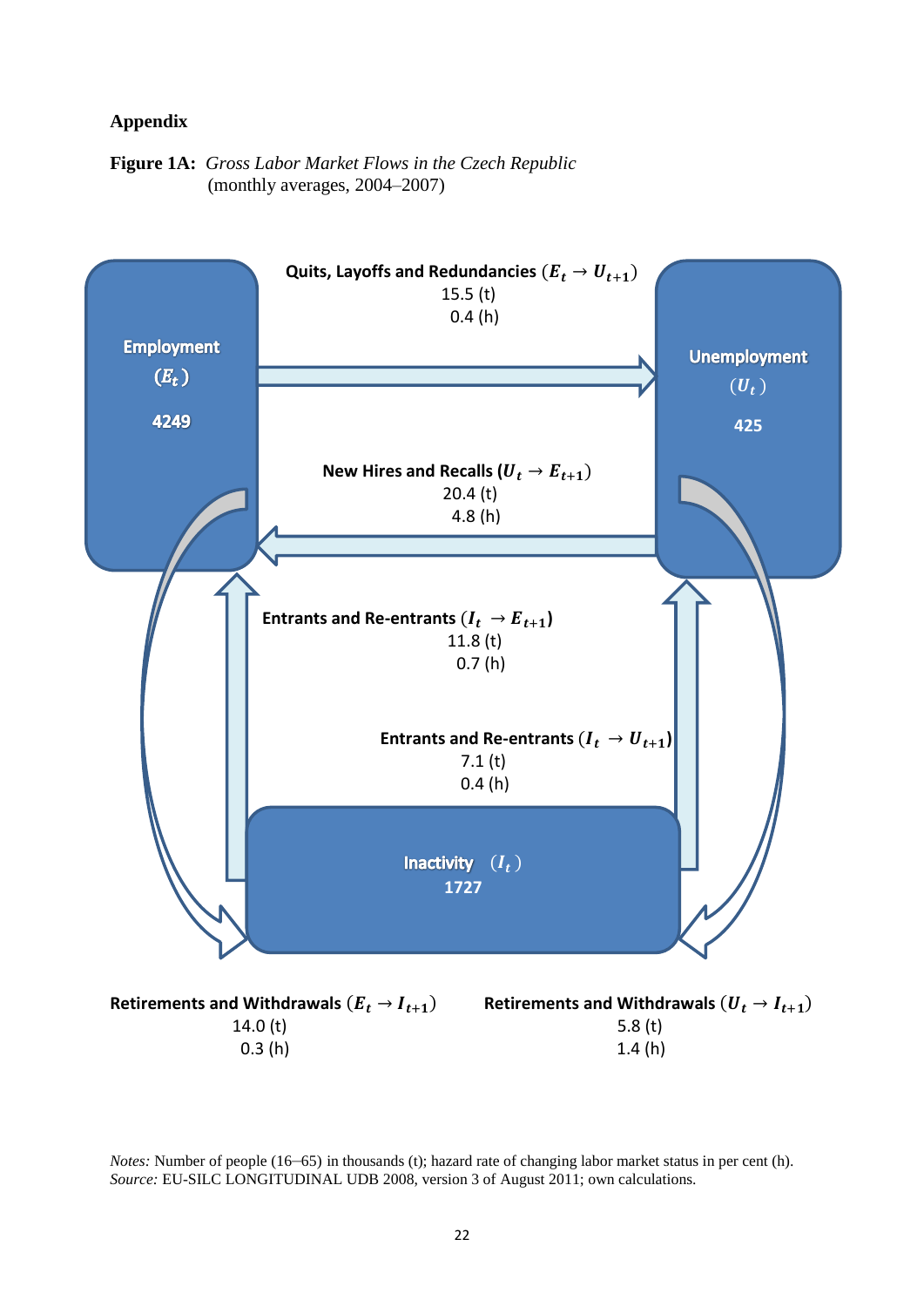

**Figure 2A:** *Gross Labor Market Flows in Slovakia* (monthly averages, 2004–2007)

*Notes:* Number of people (16–65) in thousands (t); hazard rate of changing labor market status in per cent (h). *Source:* EU-SILC LONGITUDINAL UDB 2008, version 3 of August 2011; own calculations.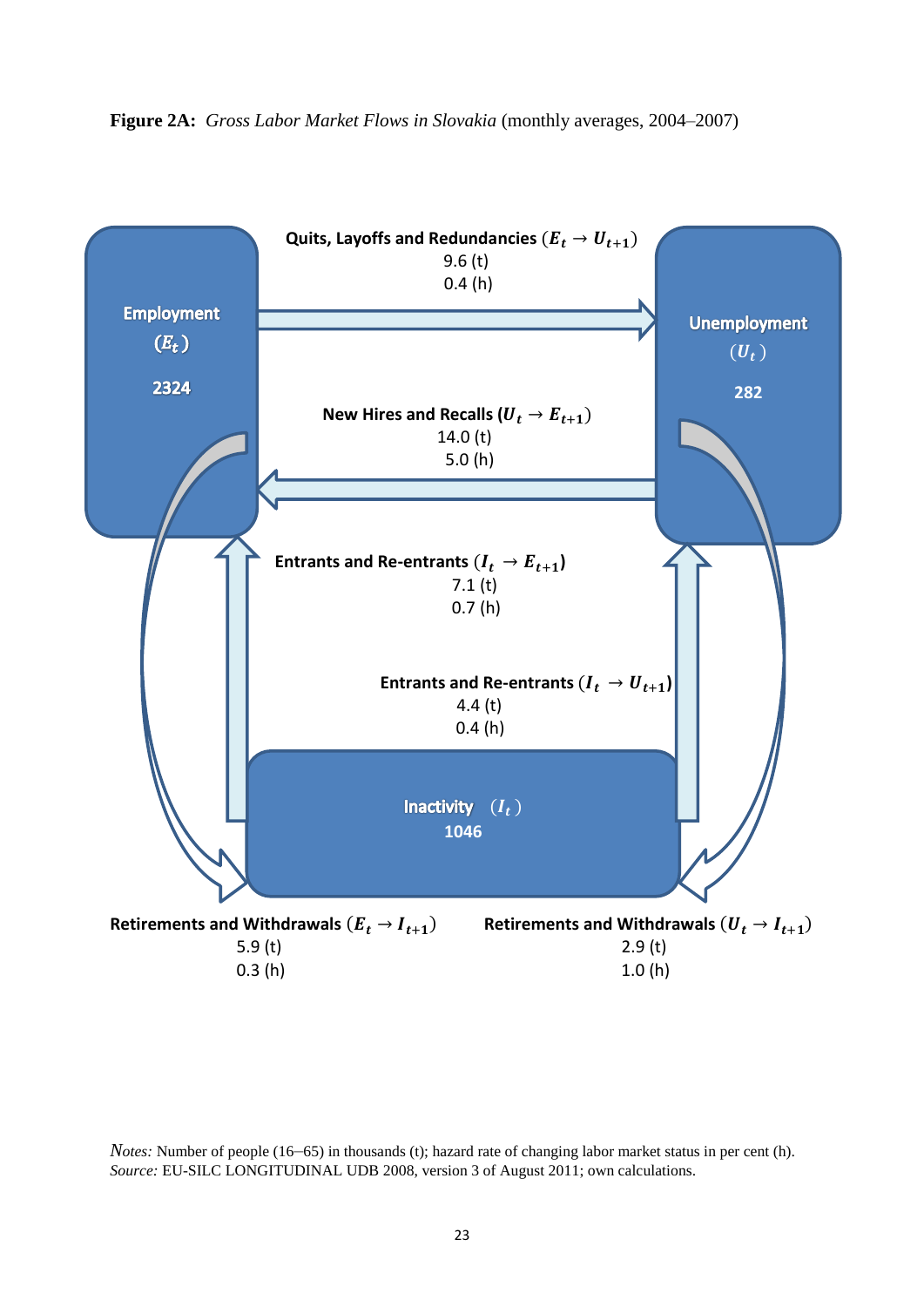

**Figure 3A:** *Gross Labor Market Flows in Poland* (monthly averages, 2004–2007)

*Notes:* Total number of people in thousands (t); hazard rate of changing labor market status in per cent (h). *Source:* EU-SILC LONGITUDINAL UDB 2008, version 3 of August 2011; own calculations.